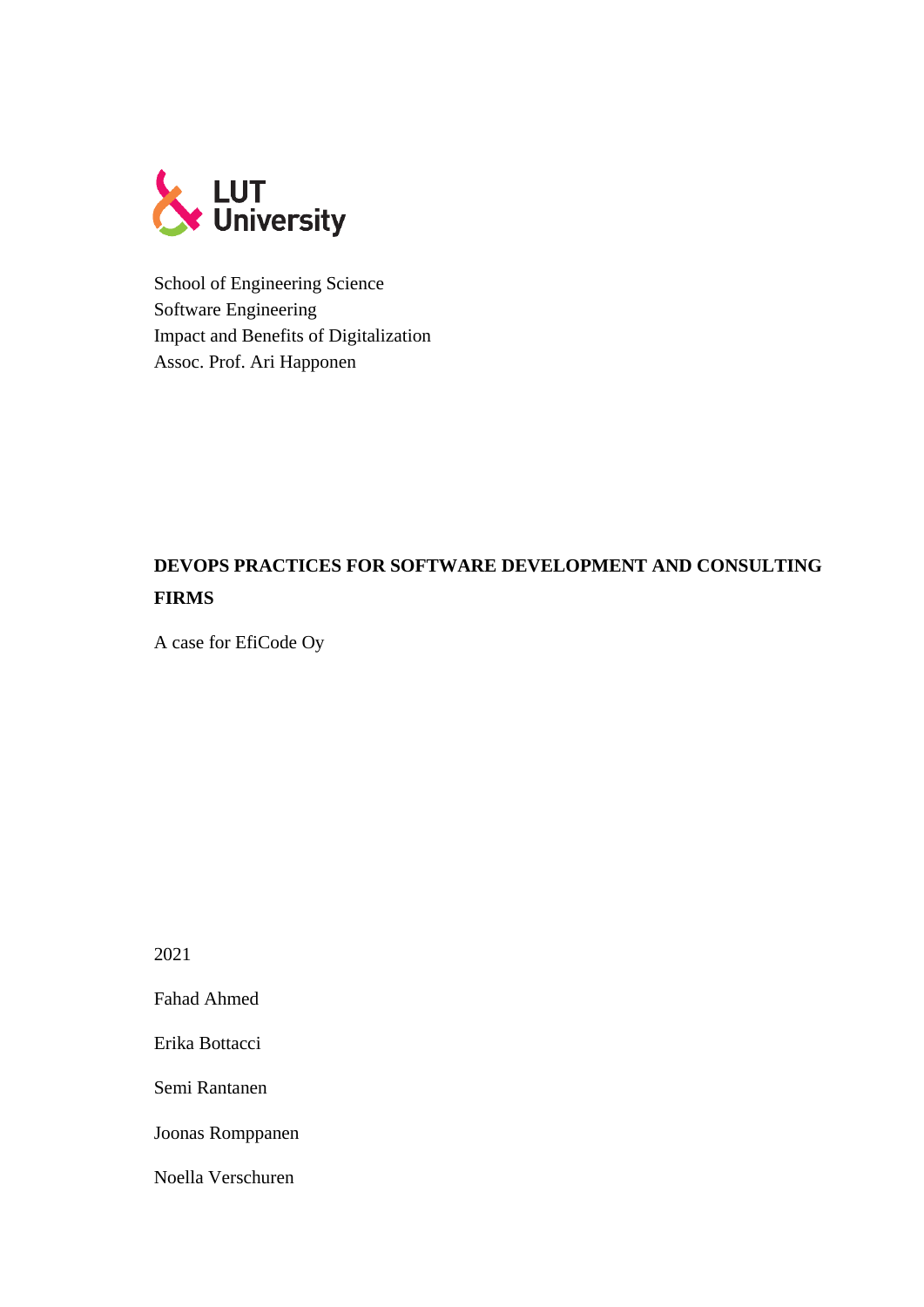### **ABSTRACT**

Lappeenranta–Lahti University of Technology LUT

LUT School of Engineering Science

24 pages, 5 figures, and 5 tables

In the last few years, there has been a growing trend in the fast and frequent deployment of new software features. This is a result of companies adopting several different strategies, including the DevOps approach. DevOps focuses on the collaboration between software deployment and operations. In practice, DevOps affects a lot of company processes, culture, products, and many more aspects. However, the concept of DevOps is still ambiguous and difficult for software companies to adopt. Therefore, this paper focuses on how DevOps can improve the business. The research was conducted by analyzing the available literature and in collaboration with a software consulting company EfiCode. The key finding of the research is that the adoption and implementation of DevOps practices are important in software companies. When adopting DevOps, companies need to identify which data can bring the most value and consequently prioritize the data. Also, dashboards should be utilized to assist in the fluid and lean process because of DevOps.

Keywords: DevOps, DataOps, DevOps dashboard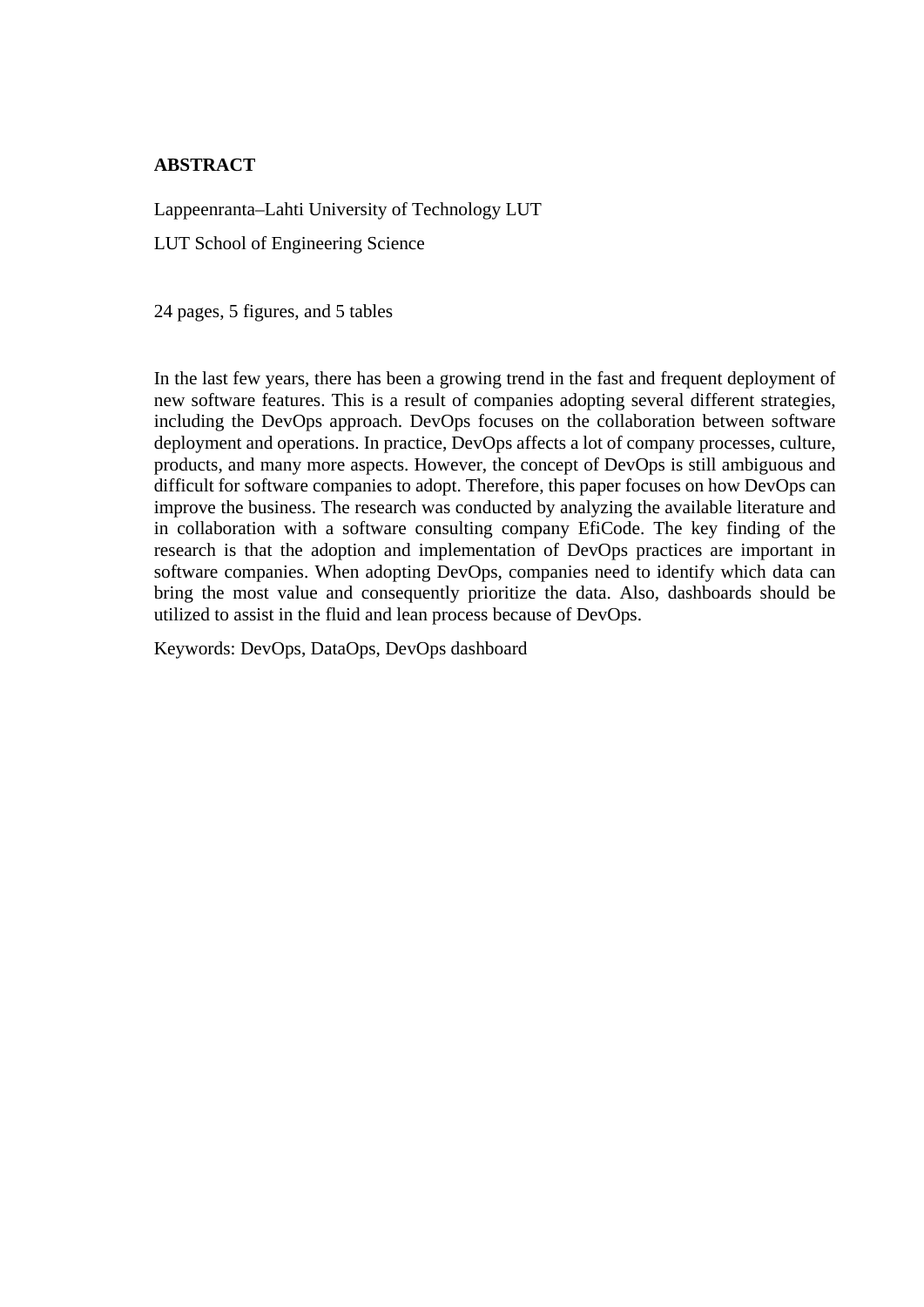## **Table of contents**

### Abstract

| 3 <sup>1</sup> |  |
|----------------|--|
|                |  |
|                |  |
|                |  |
|                |  |
|                |  |
|                |  |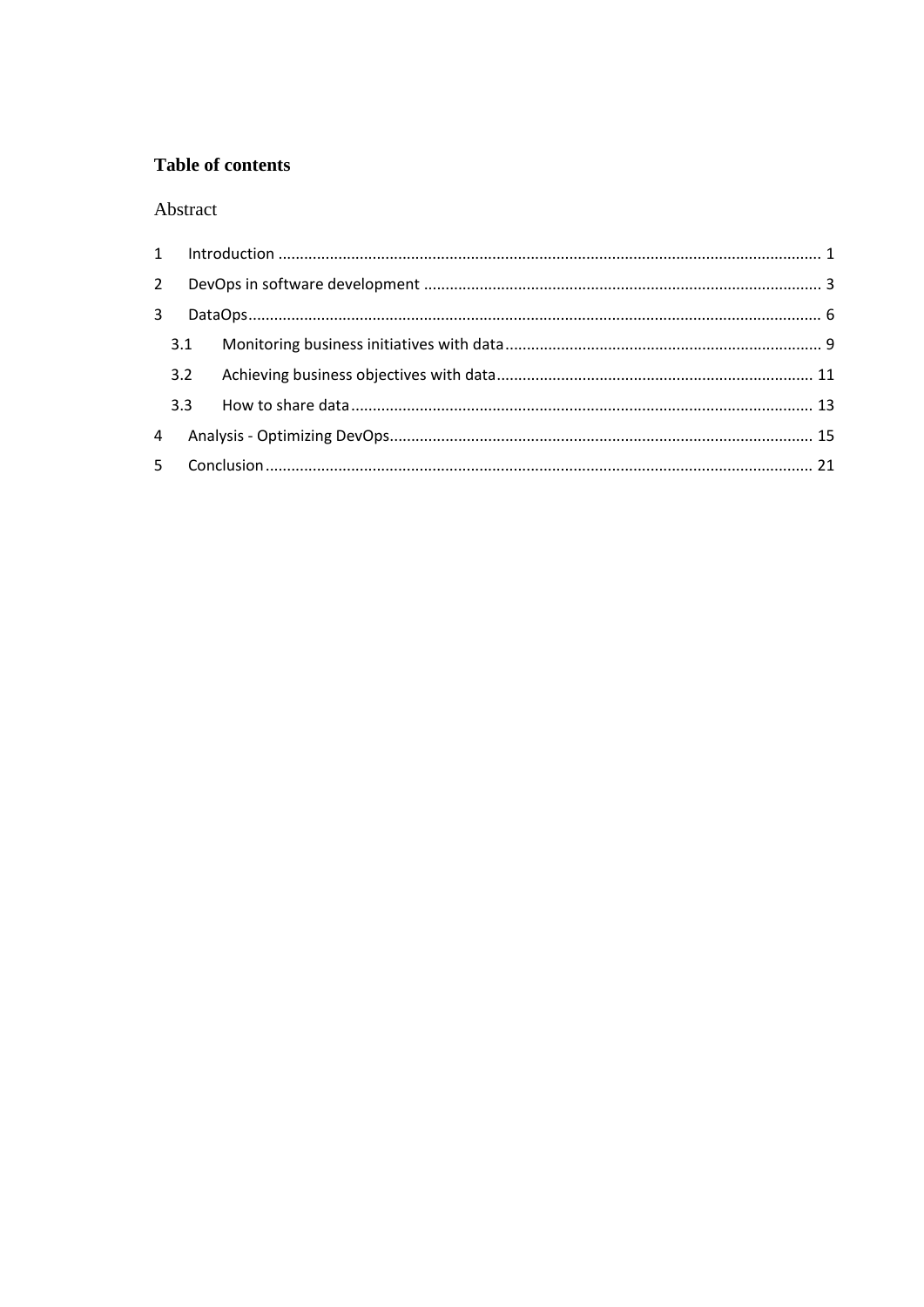## <span id="page-3-0"></span>**1 Introduction**

Companies offering software and internet-based services are regularly deploying new software functionality to customers (Lwakatare et al., 2015). This continuous deployment of software has brought both opportunities and challenges for companies (Claps et al., 2015). A new phenomenon that helps facilitate this is DevOps. DevOps addresses the challenge as it addresses the existing gap between development and operations personnel, which is responsible for the deployment, management, and support of the systems at the customer's site (Claps et al., 2015). It is a set of practices intended to reduce the time between making a change in the system and placing the change into the production, while continuously making sure that there is high quality (Bass et al., 2015). In other words, there is a focus on a fast, efficient, and flexible integration of deployment, delivery, and operations to create a lean, fluid connection of the traditionally separated silos. It requires software companies to implement automation, improve agility in designing, delivering, and operating software products and increase communication amongst stakeholders (Lwakatare et al., 2015).

In recent years, DevOps has become a more and more discussed phenomenon within software engineering in both academia and business areas. In many papers, positive expectations of DevOps are discussed, while similarly, organizations are becoming increasingly interested in DevOps and how to receive potential benefits from it. Consequently, it has been identified as an increasingly important aspect (Riungu-Kalliosaari et al., 2016).

However, DevOps practices impact processes, products and services, organizational structures, associated technologies, and business practices and opportunities (Lwakatare, 2017). This brings besides many opportunities, also many challenges. These changes can introduce organizational and business stresses. Consequently, adopting DevOps may bring difficulties for companies since it may require that it introduces the process, personnel, and technological changes and innovations. Furthermore, a successful DevOps adoption is unique to each organization. This makes it difficult to establish best practices in academia and for other organizations to learn from each other (Lwakatare, 2017). Therefore, there is a need to investigate the DevOps phenomenon, examine how it impacts software development companies and how companies can benefit from it.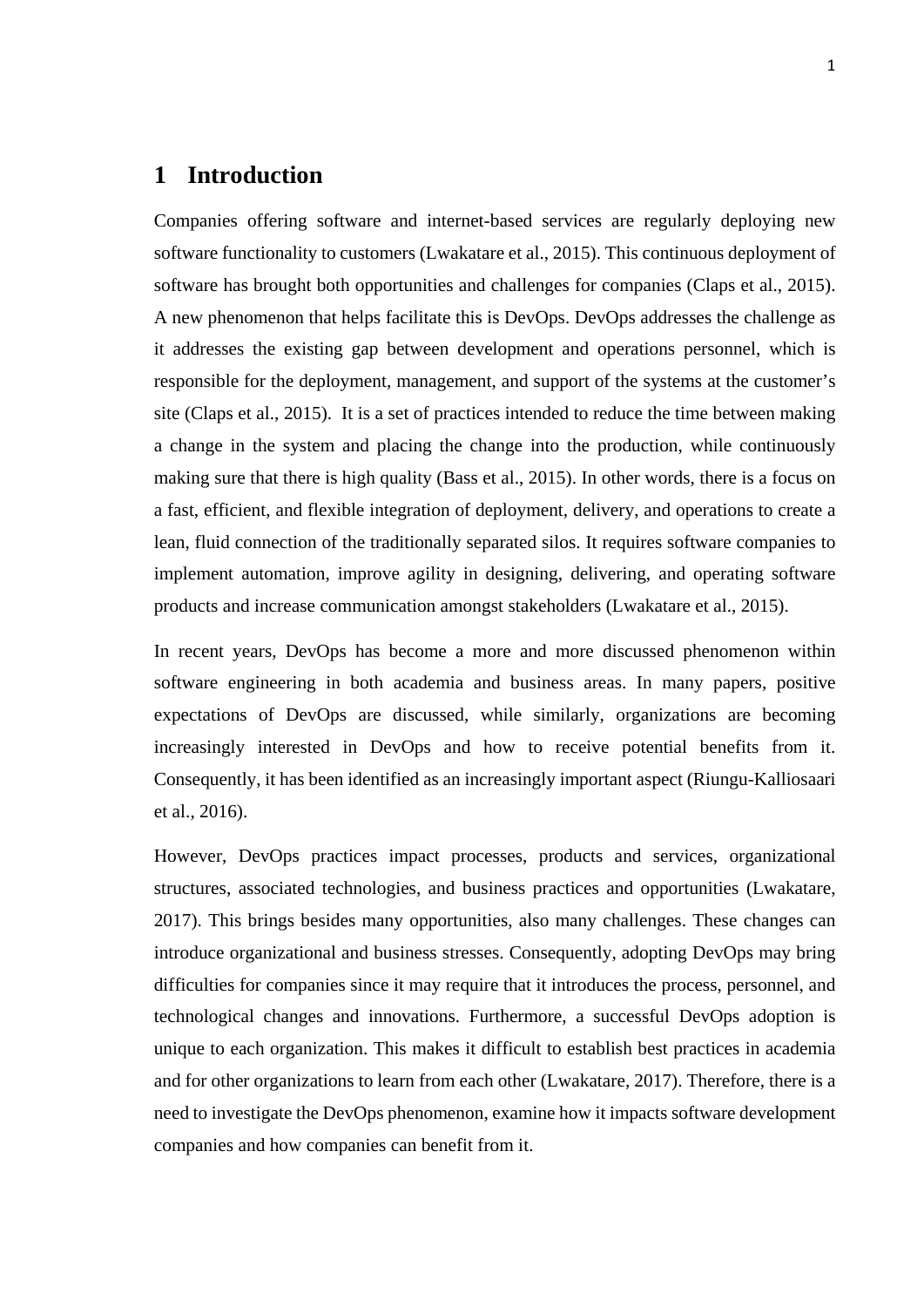Thus, as the interest in DevOps continues to grow, there is an increasing need for software organizations to understand how to adopt it successfully. A company that also wants to know more about the possibilities of DevOps, is the company EfiCode. EfiCode is a software company that has adopted DevOps in its software development processes. This paper has as objective to clarify the concept and provide insight into how to successfully adopt DevOps. To provide these insights, the following research question is defined:

### *"How can DevOps improve the business of a company in the industry of EfiCode?"*

To answer the research question, first, the existing literature is reviewed. Based on the literature review, a definition of DevOps is formed, and there is looked at how the term is used in practice. Furthermore, there is looked a list of characteristics that an organization needs to adopt or exhibit to work according to the DevOps thinking. Secondly, an empirical study is conducted. Data is collected by conducting qualitative interviews with EfiCode about the social and organizational aspects of DevOps in their context. The Semi-structured interviews will offer new insights which will be combined with the conducted literature review. Then, a dashboard will be created in which different elements of DevOps will be applied suitable for EfiCode. Finally, a conclusion and discussion will be given about the gained insights.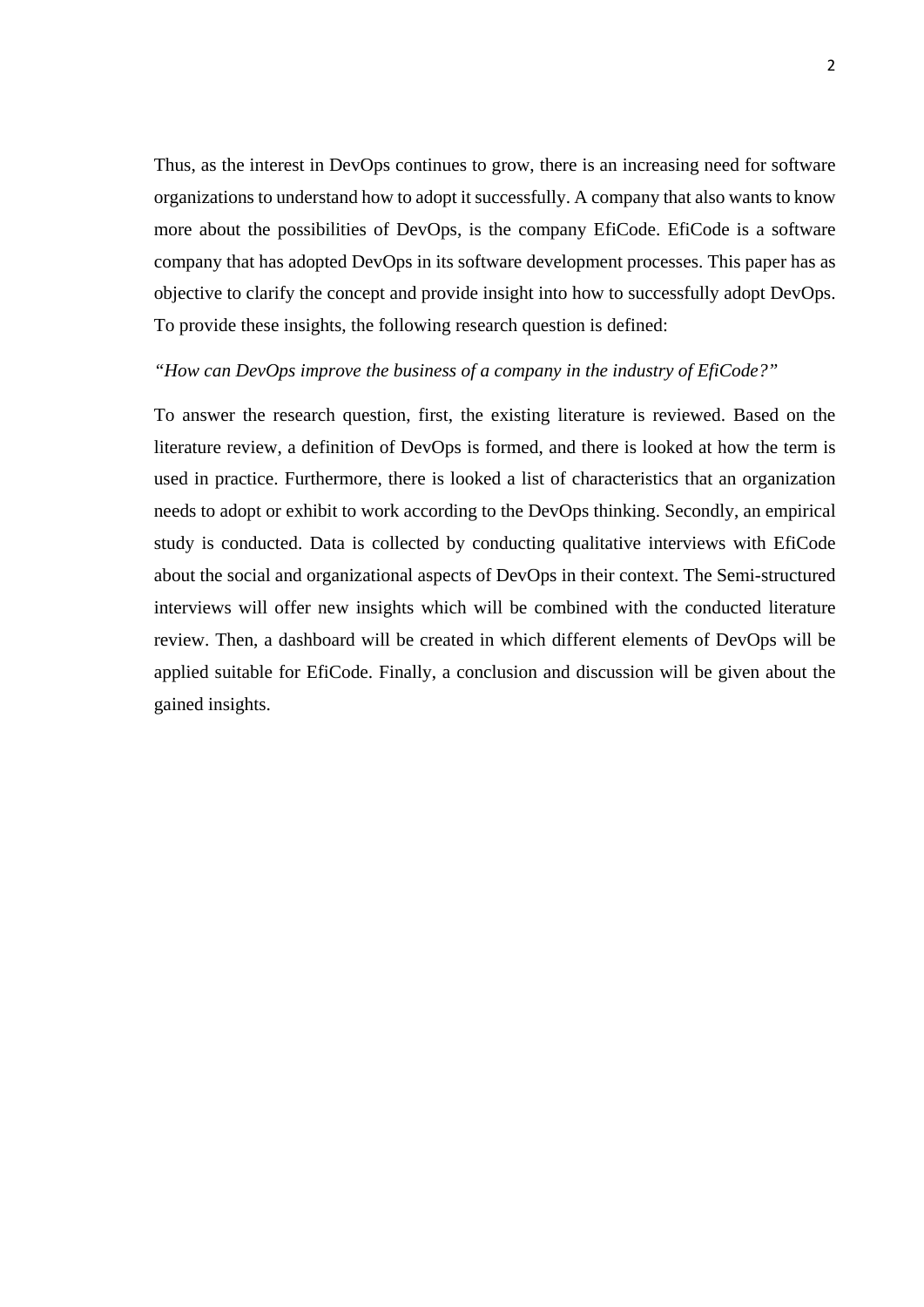# <span id="page-5-0"></span>**2 DevOps in software development**

DevOps was first introduced between 2007 and 2008 (Atlassian, n.d.), and even though it has been over ten years since its introduction, according to Leite et al. (2020), DevOps is still missing a widely accepted definition. They used in their article the following definition to define DevOps: "DevOps is a collaborative and multidisciplinary effort within an organization to automate continuous delivery of new software versions while guaranteeing their correctness and reliability." The authors crafted the definition by going through the most cited definitions of DevOps and then formed their own based on those. According to them, DevOps can be seen as an evolution of the agile movement, which means in software development a loop in which development produces small releases and with feedback from the customers they develop the product further.

DevOps processes allow components to be tested and released after completion, a project can be divided into smaller parts, through automation it is possible to reach a good quality. Firstly, the client requirements must be identified. In the development cycle, the developers build the project components. In the operations cycle, these components are tested. If an error is found, the component cannot process to the next stage of DevOps. When each module is delivered to the customer, it is time to gather feedback. Therefore, feedback loops are created to further improve the software (Banica et al. 2017). Deployment pipelines eliminate waste in the software development process by providing quick feedback to teams without running excessive tasks. Software deployment is split into stages with tasks running sequentially or in parallel within each stage. (Atwal 2020) In software development, DevOps reduces time to market and costs of production, but also improves service quality as architectures are adaptable (Capizzi et al. 2020).

Even though DevOps' purpose is to solve the development problem and give an agile pipeline to organizations, there are still raised questions about the solution. The authors of the article (Leite et al. 2020) points out that people working in such organizations might face the fact that they need to change their work culture radically from the past, which usually is easier said than done. Also, other questions rose about the organizational structures and team line-ups. These are points that every organization needs to figure out themselves and for every organization, the answer or a solution is different as there are not two similar organizations doing the same thing.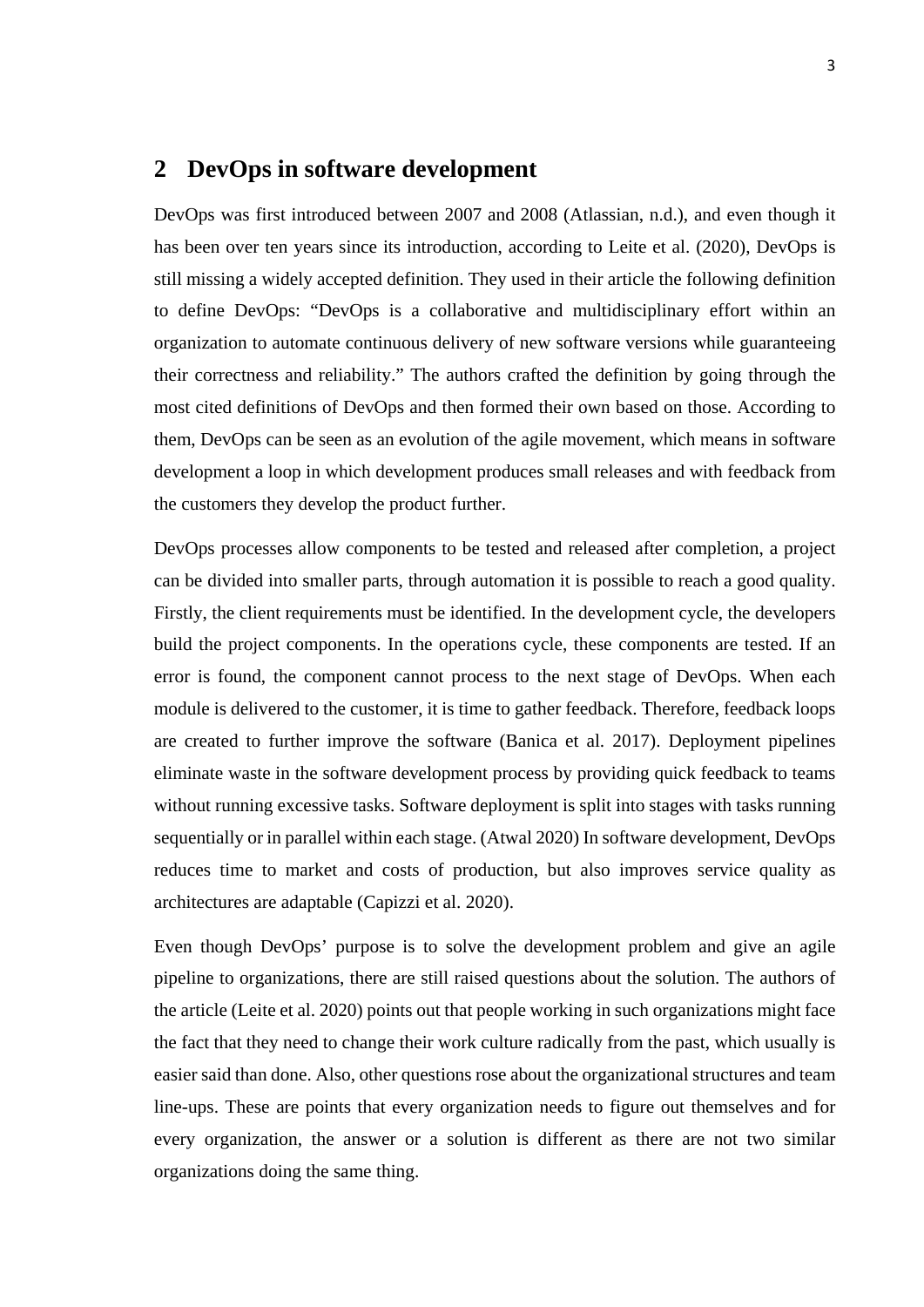The article of Leite et al. (2020) also discusses the meaning of the DevOps for the organisations. Main point in the organisation level that the authors bring out is the close cooperation between the developers and operators. They point out that DevOps naturally breaks the silos that are separating developers and operators from each other. The development of the process began before 2008, as it was realized that agile development does not work without close cooperation between developers and operators, which reduced the conflicts between the two.

Leite et al. (2020) discuss DevOps and its challenges from three different points of view: engineers, managers, and researchers. The biggest advantage that DevOps brings for the engineers is the fact that they can call themselves DevOps engineers, this has a straight affect on the engineer's salary, according to the article. Other than that DevOps mainly brings only challenges, more responsibilities, and new things to learn for every engineer working in a DevOps organization. The fact that DevOps itself contains many different tools that need to be learned is a challenge itself for anyone working at the implementation level.

The biggest challenge for the engineers is to create an architecture and infrastructure for the company's new system. In the webpage of AltexSoft (AltexSoft, 2019) it is said that after the maintenance and upkeep biggest hidden costs of modernization of the software system are the costs of the implementation. Even though the modern systems are quite integrationready third-party tools and services require a significant amount of custom code, there is always the risk that the final integration might not work with the tools and account features must be updated later.

Management in DevOps organizations is responsible for the organization's performance and of the tools in use. The management is the one who makes the call about how the organization will adopt the DevOps and how the organization will be built, which are some of the most critical questions that management needs to find answers to. As the management is responsible for the DevOps implication, it is also responsible for the feedback loops that bring vital information about the product and things to focus on from the customers.

Another thing that has an impact on the organization, which is responsible for the management, is the culture inside the organization. This is a big factor especially in an organization, that is turning from a traditional software organization to DevOps one. If the culture in the company is that fighting against anything new is seen as an okay thing, which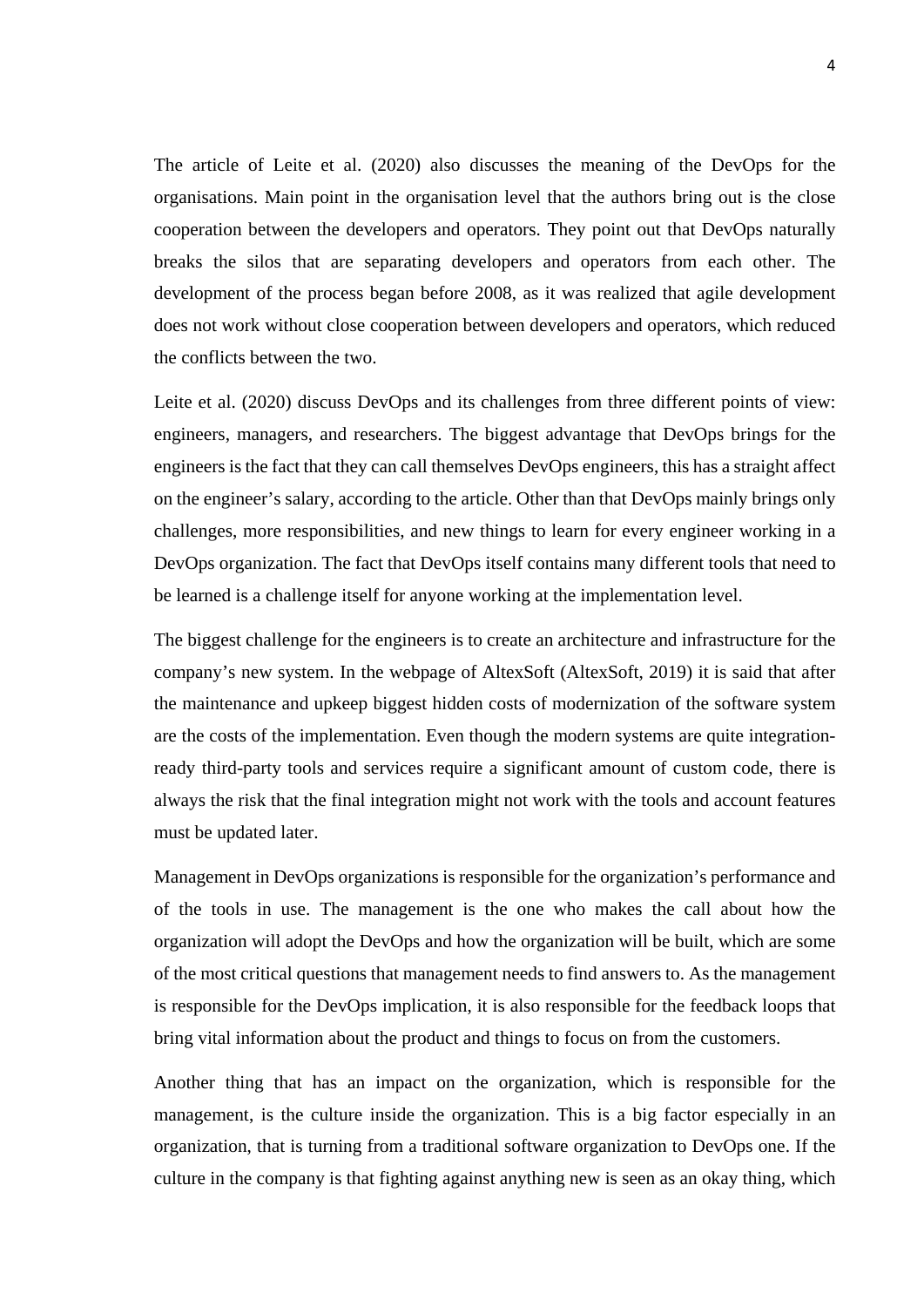can cause big problems in a situation, where big organisational changes are needed. The key to minimize these challenges, comes from the attitude of the management: how do they see the change in the organization, and do they support the change in the organization.

Even though management might not use all the tools that engineers do, they still need to be able to choose the right ones for the organization and this decision cannot be left to ITdepartment to decide as Ross and Weill (2002) state in their article "Six IT Decisions Your IT People Shouldn't Make". As the decision should be made by the management, the level of the organization, which uses the tools, should be consulted, since the tools must be right for the organization. Management also needs to know and understand whit whom and why people collaborate in different tasks, to be able to choose tools, which help both the implementation work, as well as the early new project solution innovation phases (Salmela et al., 2013).

According to Leite et al. (2020), there is mistrust between the customer and the contractor in normal kind of development projects, where the development phase might take a long time and the customer does not get any version of the product before the test phase. The authors noted that this is the case especially with big corporation clients and if the government is the client. However, the authors' findings point out that continuous delivery increases the trust between the client and contractor, even in the case of the government being the customer.

Through process automation and continuous delivery (CD) pipeline, it is possible a quick and incremental delivery of new features. CI automates the integration of codes, modules, and parts of whole software and products (Capizzi et al. 2020). Continuous delivery consists of a foundational deployment pipeline, continuous integration of new development, and automated testing leaving the code in a state ready for release into production at any time (Atwal 2020).

The organization must take advantage of tools to ensure rapid interaction and to limit the time spent on solving tasks. Continuous integration (CI) ensures that each piece of code developed is merged and without errors, so to improve the company s possibility to fully set quality standards. Developing software means "compiling code, managing dependencies, generating documentation, running tests, or deploying an application to different environments". CI's objective is to integrate the work of developers promptly. This approach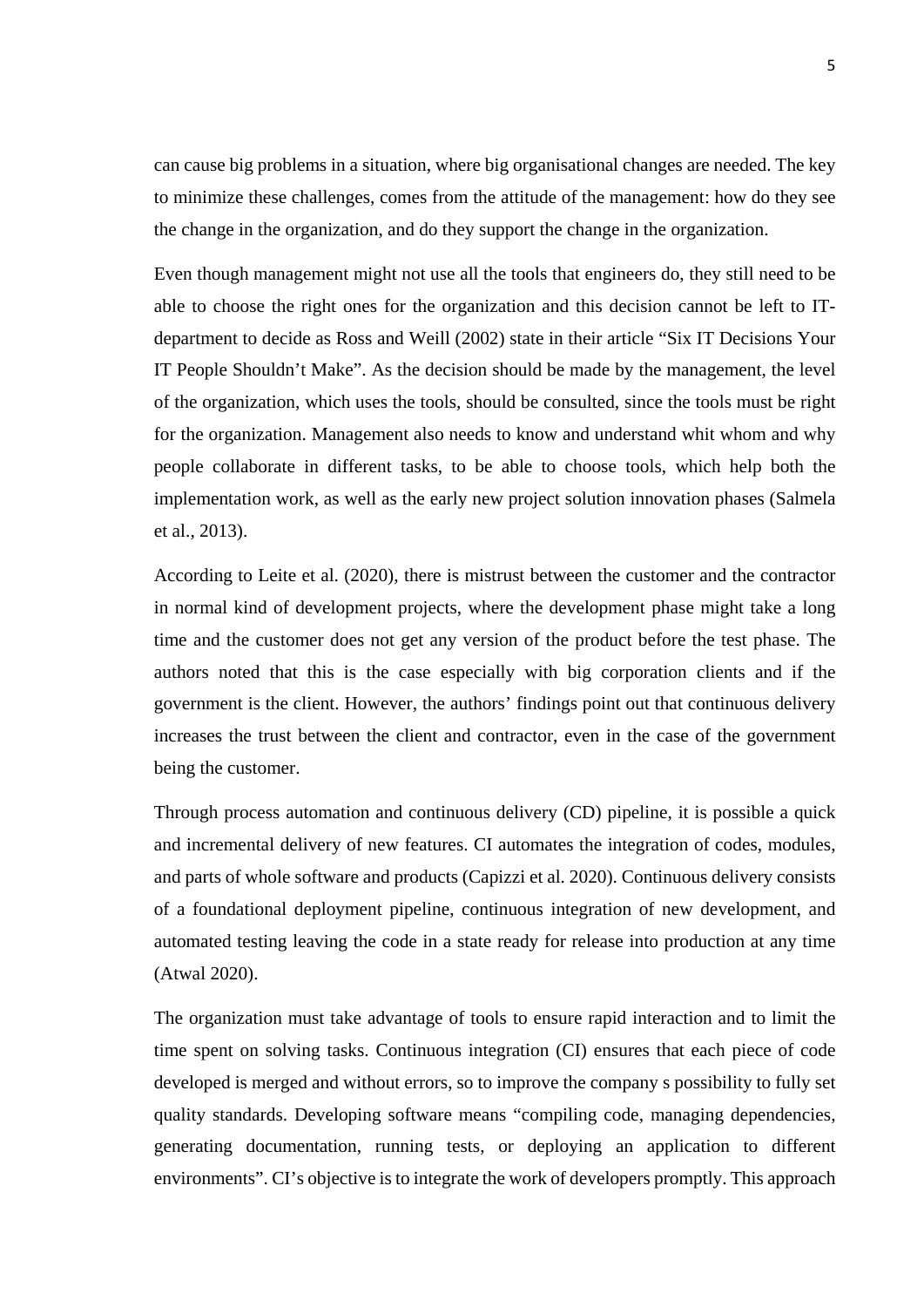would ensure that systems are constantly tested and advancing in the processes (Ebert et al. 2016).

Managing DevOps can be a tedious task, as poor knowledge and communication management often lead to conflict. Spending time on conflict automatically reduces the time available to solve technical problems and instruct developers. The conflict has economic costs but also creates stress among employees, with negative implications on organizational performance and overall product quality (Atwal 2020). In support of decision-making, different stakeholders must be assigned different roles, as well as levels of authority and responsibility. Stakeholders have a key role in conflict resolution, but also in providing directions on how to further improve services, suggesting changes and updates (Sahid et al. 2017).

It is important to account that some developers might have generally little, if none, knowledge about their contribution to the overall DevOps process. If single members are not able to see the big picture, their motivation and engagement can be limited. Nevertheless, when rework is needed to solve a problem, miscommunication, and lack of accountability for own responsibilities and contributions significantly hinder the processes of optimization (Atwal 2020).

Especially, when a company is developing and enhancing its current process models for their business operations, the management needs to understand the effects these activities have on their organization culture (Santti et al., 2017). If the team members, collaborative partners in business networks, and own employees in the company do not see their value and/or input to a big picture, they might not trust management (Happonen and Siljander, 2020) and work fully towards the set new goals and requested new ways of working.

# <span id="page-8-0"></span>**3 DataOps**

DevOps generates a high variety, veracity, and volume of data. For successful product development, the process of data analytics must be integrated within the organization. Thus, for managers and developers, it must be paramount to approach the business holistically. Guaranteeing the efficiency of data pipelines ensures the supply of data within multiple business units (Figure 1). The final goal of DevOps is to use automation to discover, access, clean, and store data. For this reason, data must be scalable and have a certain degree of accuracy (Atwal 2020).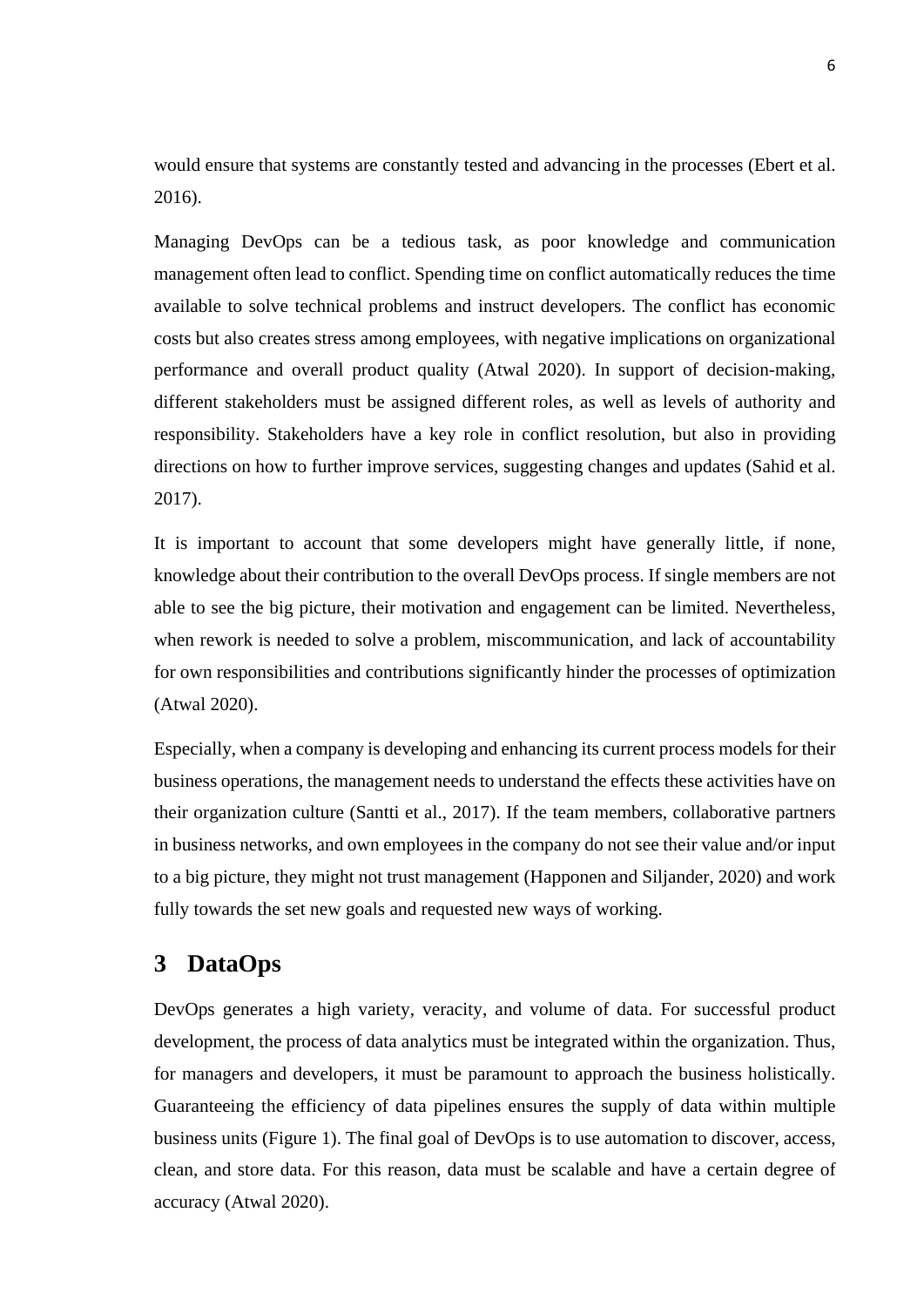

**Figure 1**. On the left, typical hardware, and software layers in the data lifecycle. On the right, data analytics is a production and product development system. A comparison (Atwal 2020).

To ensure data flow and analytics, and achieve their mission, organizations must set up their data strategy. A strategy helps monitor changes, and guarantee that these changes are topical, rapid, and effective throughout each phase of the data lifecycle management (Atwal 2020). Managing data lifecycle means monitoring the whole process of data flow, from the phase when data is gathered until the moment when data is no longer considered valuable for the company's objectives (Figure 2). Thus, the data lifecycle includes the following stages:

- Capturing data from internal and external sources, either human or machine.
- Storing data into files, databases as data structures, models, or other formats.
- Processing data whilst flowing through each process, thus, cleaning, enriching, processing to make them useful for the following stages.
- Sharing data and integrating them into the system for efficient use. These can be data generated from transactions, analytics, and reports.
- Using data, as well as sharing, to provide insights or employing for further analytics.
- Retiring data according to requirements, costs, value decay. This is done with archiving and purging (Atwal 2020).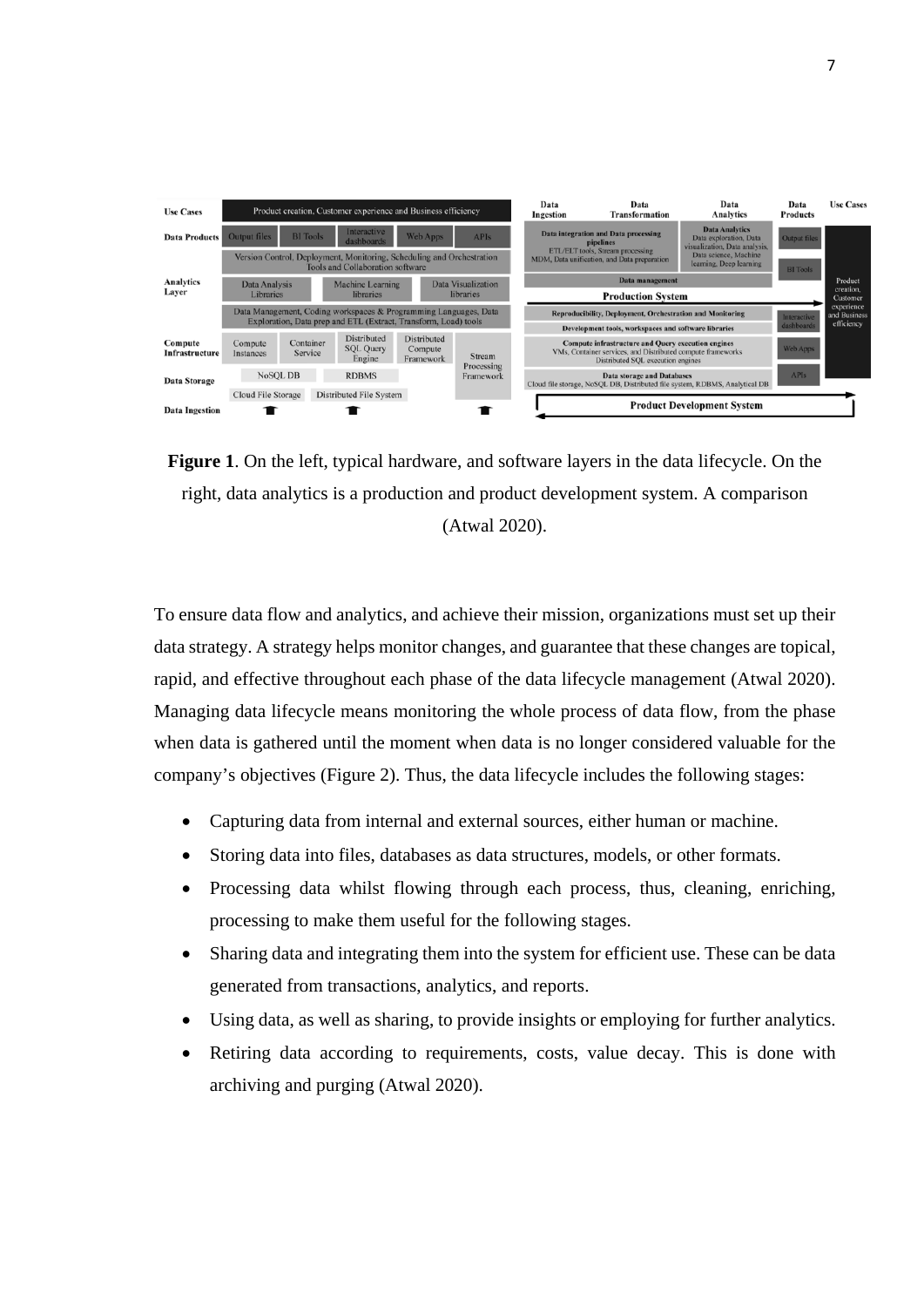

**Figure 2**. The stages of the data lifecycle (Atwal 2020)

In a DevOps pipeline, a considerable amount of data is generated by changes made by developers throughout the project cycle. For example, data is generated when building applications, after compiling the program and giving new entries, when the project has dependencies, when executing automatic tests, when the final product is released into the market, and finally when the product reaches the end-users (Capizzi et al. 2020). Capizzi et al. (2020) identify what data that can be generated through each DevOps stage. In the "planning "stage, clients and developers meet up to discuss what service must be implemented. In this first stage, the software is designed by accounting for users' first requirements. From here, the first documentation is generated. Generally, this documentation includes user stories, tasks, events, backlogs, and statistics. The following phase is the "coding" stage. The interaction with clients is minimal, if not absent. During the coding stage, information is generated from scripts, upgrades of previous software versions, thus, all the information that supports the comparison between old and new prototypes. The "building" stage follows the coding. In this part, programs are compiled, and files executed, data generated in this phase include successes, alerts, errors in compilation, and failures. The following "testing" phase generates and collects data from the testing of the software. This might include information about the type of algorithms used for testing, log data with tests that passed and that failed, thus reports of quality, and other documentation. The "releasing" stage generates data about the product launches, so to highlight the changes in features, files, packages, logs, and metrics between old and recent versions. The "deploying" stage that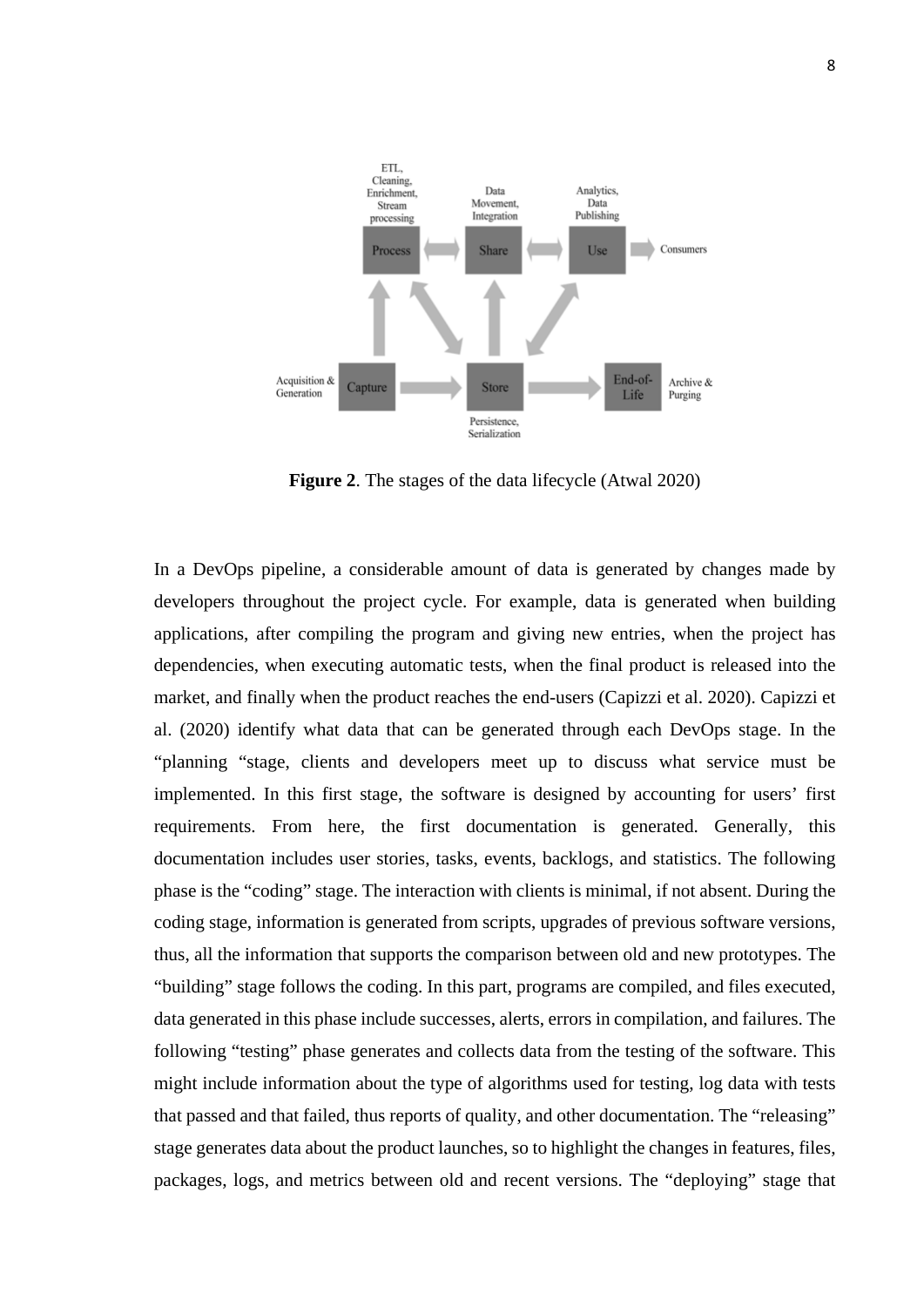follows generates data about the successes and failures, thus error messages, and warnings. The "operating" stage informs about the performance of software, hardware, tools, and systems where the service is operated. Finally, the "monitoring" stage generates data from users' feedback, so provides a set of data such as logs and statistics (Capizzi et al. 2020).

#### <span id="page-11-0"></span>**3.1 Monitoring business initiatives with data**

Data is a strategic asset for achieving successful DevOps procedures. As DevOps generates a huge amount of data, management of these data can be challenging for organizations that do not employ enough resources or do not have sufficient business capabilities (Capizzi et al. 2020). Therefore, organizations need to prioritize what are the most valuable data in terms of strategic development. To prioritize, one should identify the implications of these data (Table 1).

To ensure a successful strategy, the management must store information about strategy, rules, policies, objectives, plans, processes, procedures, documentation, and resources. It must also track services, finances, opportunities, threats, and customer feedback. These data support the governance to manage business initiatives (Sahid et al. 2017). Furthermore, records should be stored about initiatives, resources, and budgets in support of business planning. Companies must keep track of how initiatives impact the business and evaluate progress and results. Information regarding operations, system functions, business projects, activities, maintenance, and administration can ensure further service quality (Sahid et al. 2017).

The health of business IT infrastructures should be monitored as they affect organizational processes. The tracking must account for the load of CPU, allocation of RAM, statistics on network traffic, memory consumption, disk space availability. If certain events occur, automated tools generate reports and send notifications. Thus, it is possible to respond immediately in case of negative events and mitigate the impact (Ebert et al. 2016). To achieve better system performance, incidents must be reduced. Incidents happen due to poor management of problems, the limited capability of system infrastructure, reduced availability of service and organization, as well as unmanaged operations, and poor system configuration (Sahid et al. 2017). A way to successfully manage applications is to record log data. These data include real-time information such as failures, errors, warns, debugs, and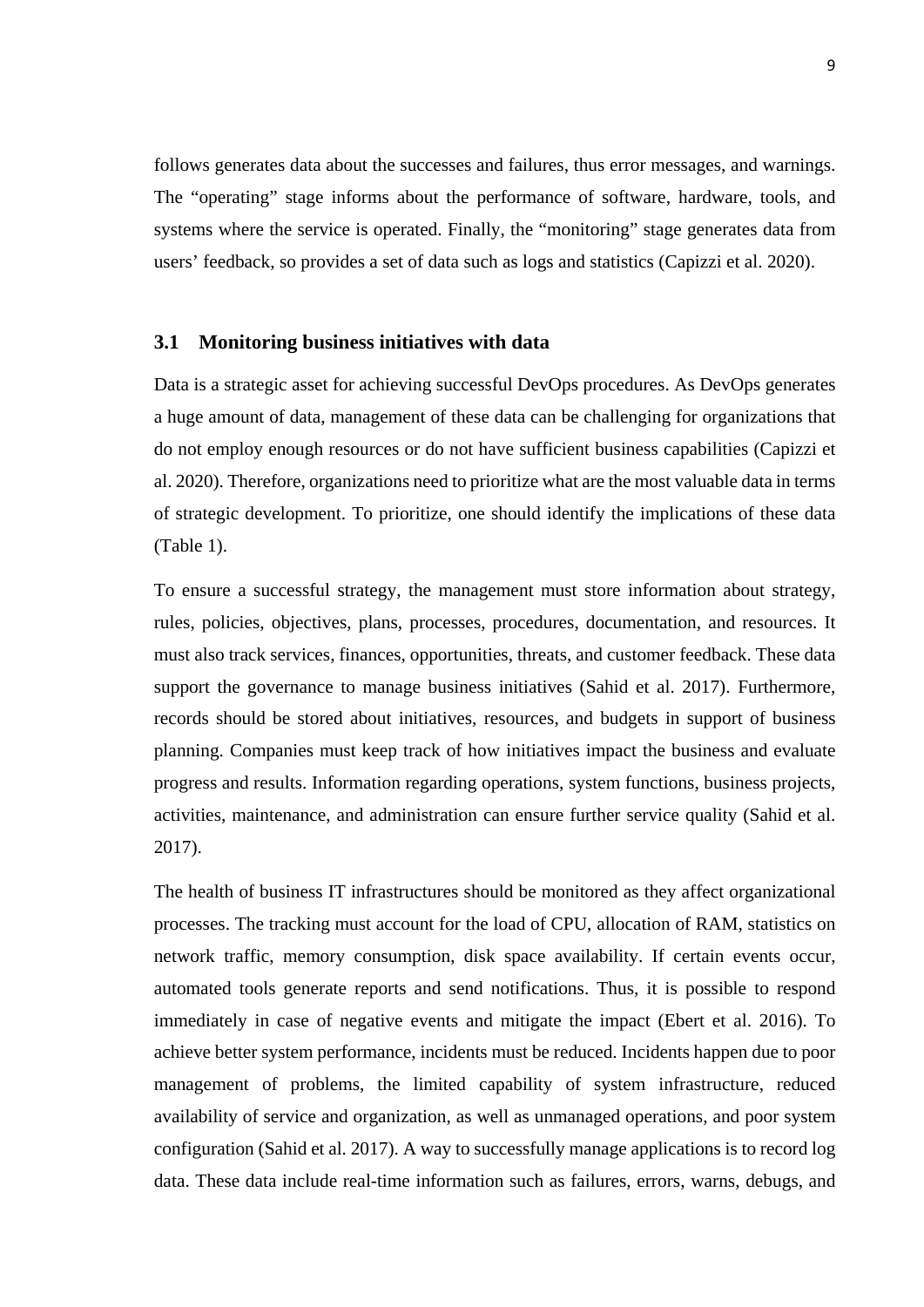other info gathered from applications, platforms, and servers. According to the environments' complexity, log data can be either collected through cloud tools or standard frameworks (Ebert et al. 2016).

User event data are crucial in support of service development. These data are generated from users' activities such as user registration, website visits, and clicks, access to email, or completed purchases. When stored, these data must have a timestamp, event name, type, and details of conditions and causes must be explicit too (Atwal 2020). User satisfaction must be recorded too, as it serves the company to gain customer value, this data could be gathered through surveys or customer feedback (Sahid et al. 2017). This is achieved through feedback loops. Feedback loops help assess the quality and health of a product, whether it responds to users' requirements but also serves to assess the health of the team and quality of teamwork. Reports are generated from processing feedbacks, identifying errors in data quality, measuring the accuracy of model predictions, or carrying out experiments (Atwal 2020).

| <b>Domain</b>      | <b>Categories</b> | Data                                                 | <b>Managerial implications</b>                                     |  |  |  |
|--------------------|-------------------|------------------------------------------------------|--------------------------------------------------------------------|--|--|--|
|                    |                   | Tactics, policies, programs,                         |                                                                    |  |  |  |
|                    |                   | operations, processes, initiatives,                  | Support for long-term plans and                                    |  |  |  |
|                    |                   | services, budgets, costs and                         | strategies, open to new business                                   |  |  |  |
| <b>Business</b>    |                   | finances, opportunities, threats,                    | models, support for business                                       |  |  |  |
| governance         | <b>Functions</b>  | customer feedback, impacts,                          | planning, provide insights on                                      |  |  |  |
|                    |                   | progress, results, analytics,                        | how to implement the business                                      |  |  |  |
|                    |                   | reports, maintenance,                                | and operations                                                     |  |  |  |
|                    |                   | administration                                       |                                                                    |  |  |  |
|                    |                   | Codes, modules, projects, system                     | Improve project management and                                     |  |  |  |
|                    |                   | functions, infrastructures, tools,                   | planning, manage assets and                                        |  |  |  |
|                    | Objects           | technologies, experimentation,                       | resources, support decision-                                       |  |  |  |
| <b>Business IT</b> |                   | iteration, platforms                                 | making                                                             |  |  |  |
|                    |                   | Load of CPU, allocation of                           | Knowledge management,                                              |  |  |  |
| management         | Infrastructures   | RAM, statistics on network                           | decision-making, manage                                            |  |  |  |
|                    |                   | traffic, memory consumption,                         | accidents, security, improved                                      |  |  |  |
|                    |                   | disk space availability                              | relationships with stakeholders                                    |  |  |  |
|                    | Events            | Timestamp, name, type, event<br>conditions, customer | To manage applications, find<br>faulty points as soon as possible, |  |  |  |

**Table 1.** Business domain, data generated, and their managerial implications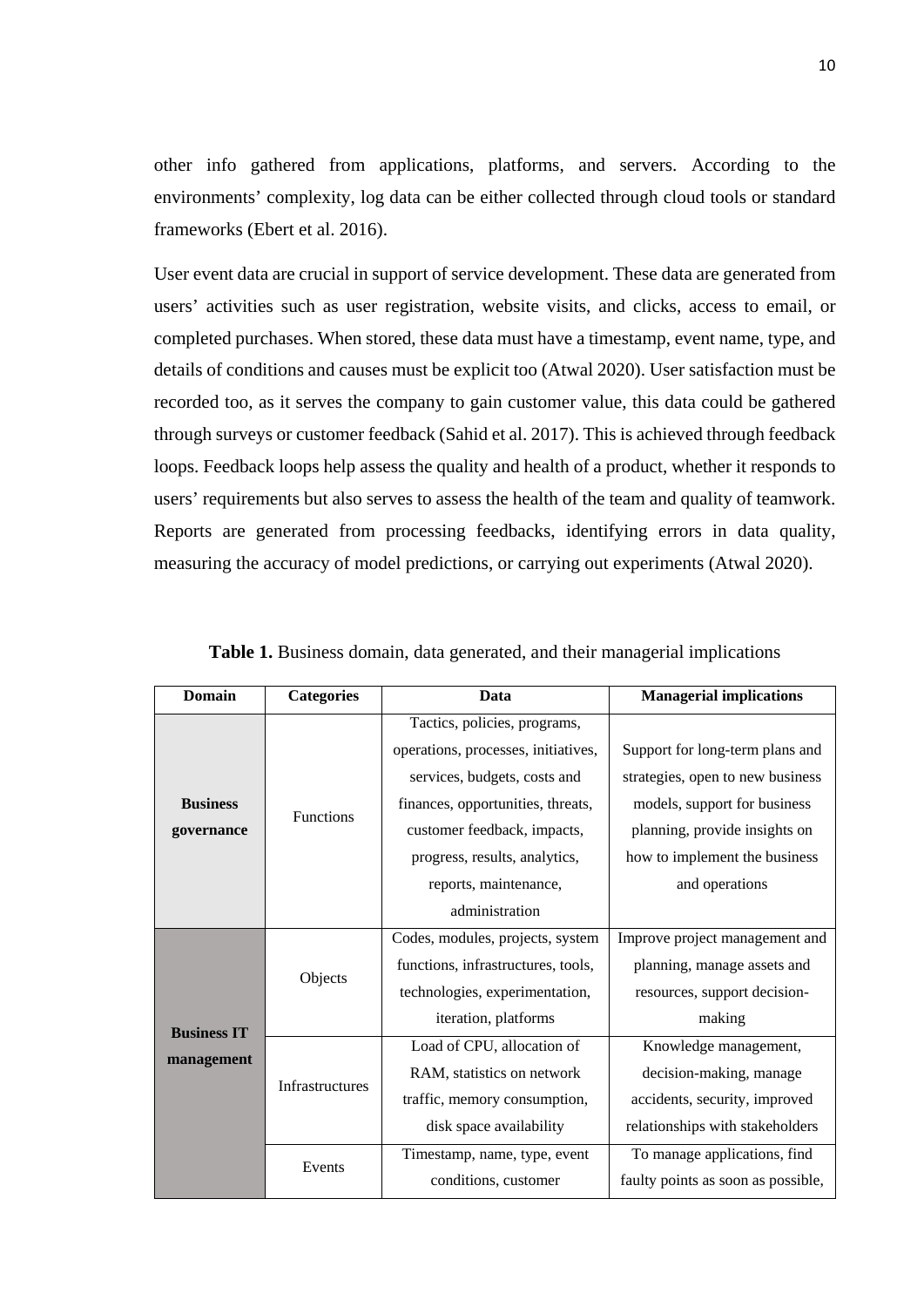|               |               | registrations, website visits,    | improve service and relationship    |  |  |
|---------------|---------------|-----------------------------------|-------------------------------------|--|--|
|               |               | clicks, email opens, and sales    | with stakeholders, keep track for   |  |  |
|               |               | transactions, fatalities, errors, | handling future events              |  |  |
|               |               | warn, info, trace, debug          |                                     |  |  |
|               |               |                                   | Improves relationship with          |  |  |
|               |               | Emails, chats and other internal  | stakeholders, management of         |  |  |
|               | Communication | and external messages, meetings,  | human resources, track of           |  |  |
|               |               | feedbacks loops, surveys, reports | activities, improve quality,        |  |  |
|               |               |                                   | perform analytics                   |  |  |
|               |               |                                   | To organize the activities, set     |  |  |
|               |               |                                   | responsibilities, ensure that legal |  |  |
| Stakeholders' |               |                                   | requirements are followed,          |  |  |
|               |               | Rules, policies, legislations,    | ensure customer satisfaction,       |  |  |
| relationship  | Documentation | contracts, frameworks,            | maintain a reference in case of     |  |  |
| management    |               | agreements, procedures,           | accidents or when handling          |  |  |
|               |               | negotiations                      | complex situations, such as         |  |  |
|               |               |                                   | conflict resolution, negotiation,   |  |  |
|               |               |                                   | or problem-solving                  |  |  |
|               |               | IDs, roles and responsibilities,  | To improve workflow, provide        |  |  |
|               |               | authority level, competencies,    | autonomy, create work teams,        |  |  |
|               | Stakeholders  | contribution, satisfaction,       | manage conflicts and                |  |  |
|               |               | engagement, collaboration,        | communication, solve problems,      |  |  |
|               |               | relationship, ownership           | improve process delivery            |  |  |
|               |               |                                   |                                     |  |  |

## <span id="page-13-0"></span>**3.2 Achieving business objectives with data**

Understanding the impacts and uses of data at the management level of organizations, is crucial for understanding how to use these data to achieve certain business objectives. Through data, it is possible to measure customer satisfaction, manage resources and monitor their performance, and, overall, improve the product quality (see an overview in Table 2).

To improve customer satisfaction, it is important to account for the time needed to deliver the service, whether deadlines are met, what level of information customers have, how risks will be mitigated, what the tasks needed to complete a project are, how much time is spent on fixing problems. To these are included, lead and cycle times, progress level and percentage allocation of each task, number of tasks started but not completed, total work in progress, due date and performance compared with the success rate, number of items and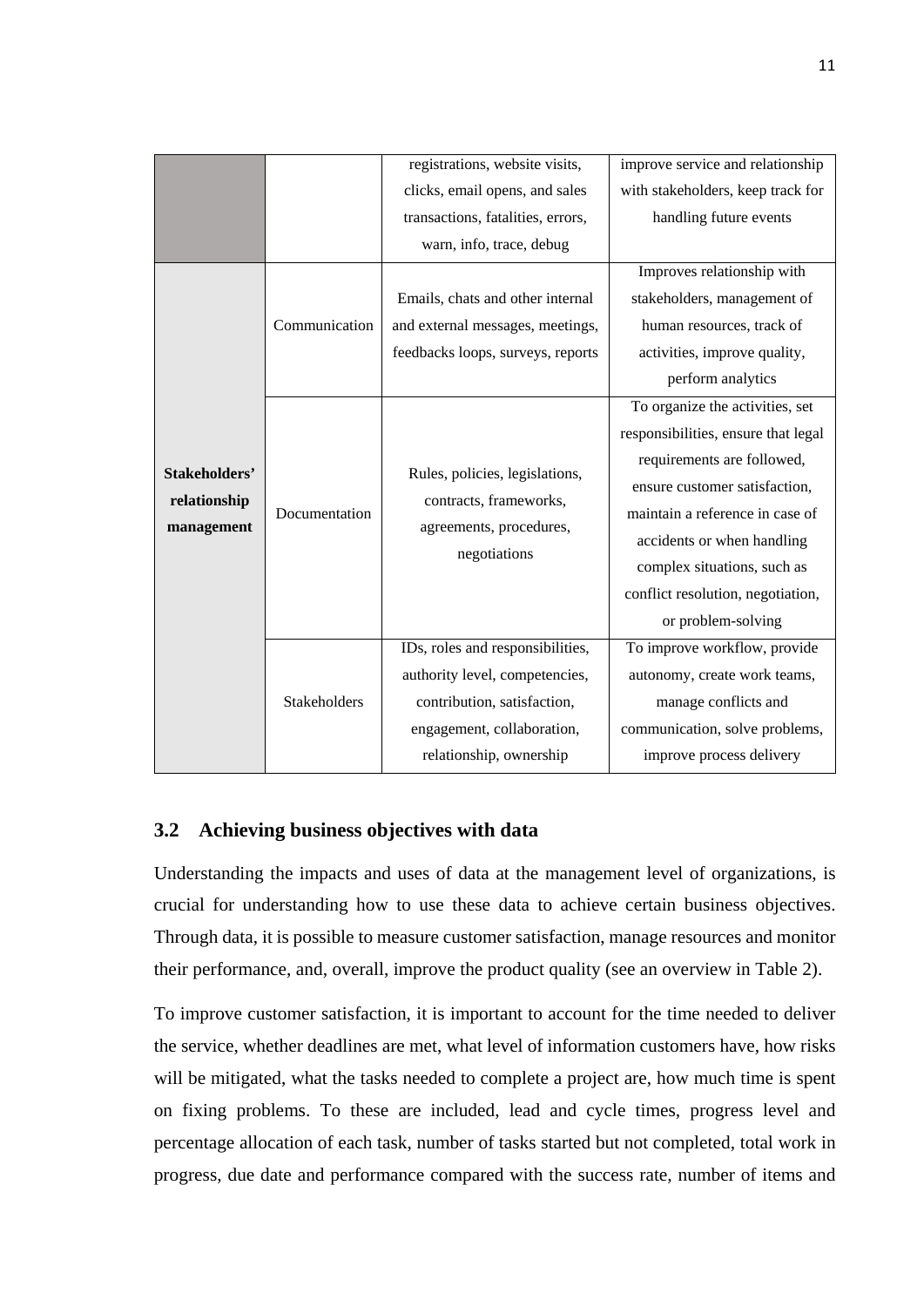tasks that are blocked or delayed, elements and causes that block the workflow, rework rates due to errors or miscommunication, and periodical throughput (Atwal 2020).

To optimize resource utilization, and minimize costs, data that track the performance of resources and applications can be gathered in the cloud or data centers. Information can include log events, real-time performance, budget available and spending, usage, and workload. These metrics help at tackling problems and resolving them promptly. Having such control helps to manage budget and workloads and keep a minimal expenditure. Notifications can be set to inform developers and managers when certain limits have been achieved, but also to identify opportunities for process optimization and increase returns in investments (Atwal 2020). To monitor the efficiency of the CI/CD pipeline, data can indicate the frequency of deployment, changes in lead time, the time needed for a new feature or bug fix to be officially released, failure rates, and average time to recover from a failure (Atwal 2020).

To improve employees' performance, teams should be based on tools and skillsets available. Thus, data should help managers not duplicate resources across teams and allocate talents to projects as soon as they are available. Information should be provided also about individuals and teams' work-in-progress state and at which stage of the process the project is, but also, items that are blocked, the time they have been blocked, location of the block in the DevOps process, and causes of blockage (Atwal 2020).

In support of teams' performance, employees must be held responsible and share their duties and skillset with their mates. Team members must be able to cooperate, for example, to perform a root-cause analysis to deeply understand why and where a problem occurs. Thus, data about collective work-in-progress, collective contribution to single item delivery, achievement of customer requirements, lead time, and quality percentage should be visible (Atwal 2020).

| <b>Business objectives</b> | Data generated/collected/needed                                                       |
|----------------------------|---------------------------------------------------------------------------------------|
|                            | Time to deliver, deadlines met, risk mitigation, tasks mix, time spent on fixing      |
| <b>Achieve customer</b>    | problems, lead times, cycle times, percentage allocation and progress for each work   |
| satisfaction               | type, total work in progress, due date, success rate, items blocked or delayed,       |
|                            | blockers, rework rates due to errors or miscommunication, weekly or monthly           |
|                            | throughput, the satisfaction rate of service delivery (customer is satisfied with the |

**Table 2.** Achieving business objectives and metrics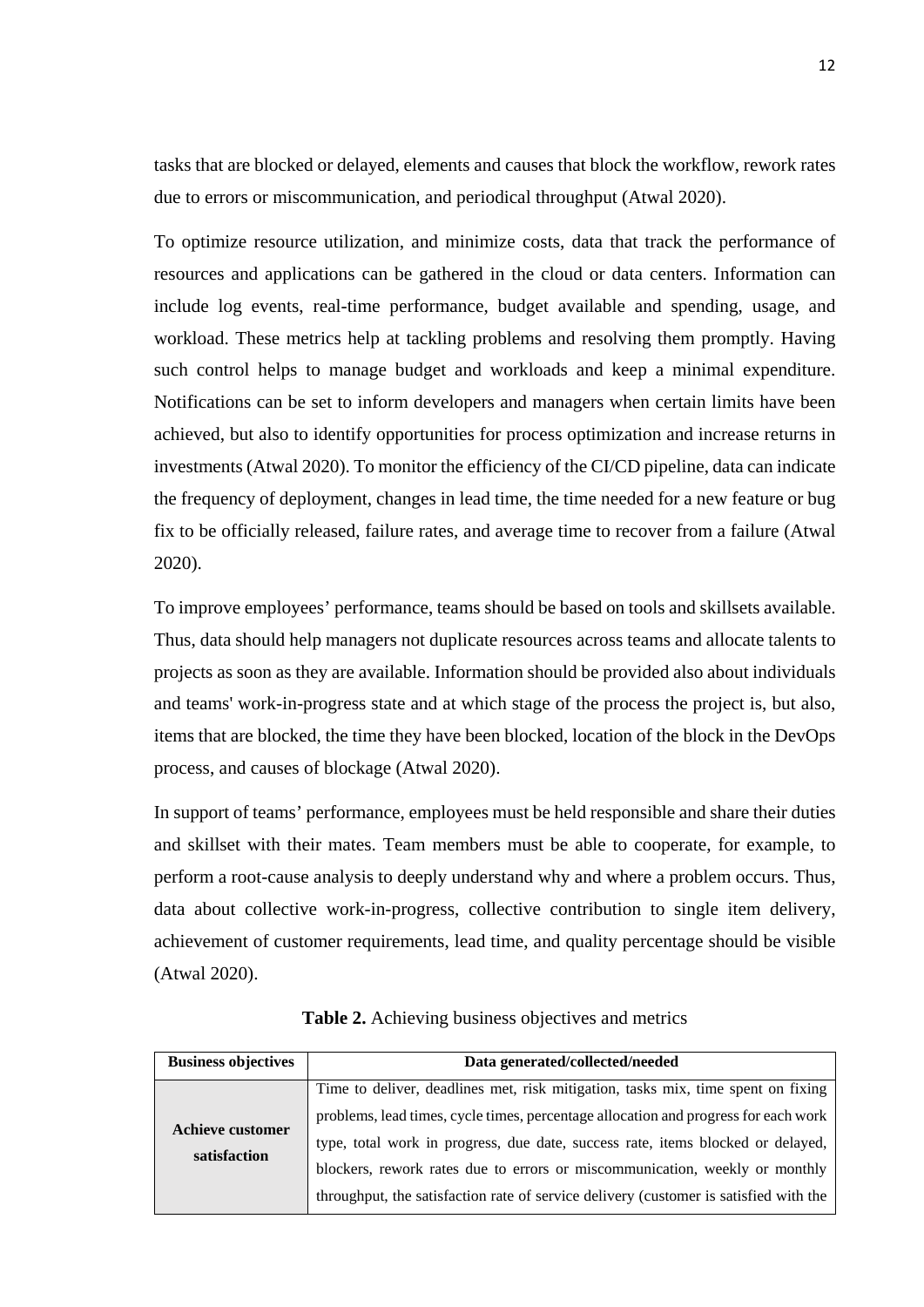|                    | service), produce meets business objectives (customer satisfaction evident through       |
|--------------------|------------------------------------------------------------------------------------------|
|                    | with data)                                                                               |
|                    | Log events, real-time performance, budget allocation, spending and workloads for         |
| Utilize resources  | each resource, exceeding thresholds, frequency of deployment, change in lead time,       |
| optimally          | time for a new feature or bug fix to be released, production deployment failure rate,    |
|                    | and average time to failure recovery                                                     |
|                    | Skillset, tools in use, time availability, contribution to the project, completion rate, |
| Improve employees' | work in progress for the individual and for the team (waiting to access the system,      |
| performance        | for review, for testing, and so on), blocked items, time spent since they are blocked,   |
|                    | wherein the process the block occurs, internal and external causes                       |
|                    | Responsibilities and skillset of the team and single individuals, collective work-in-    |
|                    | progress, collective contribution to single item delivery, achievement of customer       |
| Improve teams'     | requirements, lead time, quality percentage, the health of team and processes            |
| performance        | (team's concerns about the service), the health of product (team's concern about         |
|                    | data)                                                                                    |
|                    |                                                                                          |

### <span id="page-15-0"></span>**3.3 How to share data**

The goal of a DevOps pipeline is to reduce the time to deliver the service, ensure continuity, improve collaboration, ease conflict resolution, and reduce miscommunication problems. With such a management methodology, the organization can foster a culture of development, quality control, and optimal operation flow (Ebert et al. 2016). Staff members must have granted independent access to data and infrastructures, the relationship between software engineers and data scientists must be closed, as an active discussion should follow on understanding what functionalities must be built for a service and what data should be available for reuse. Data sharing in support of DevOps practices aims at improving the cooperation between stakeholders: the ones responsible for managing data, such as data engineers and data scientists, and the ones consuming data, such as managers, developers, and end-users (Atwal 2020).

To improve sustainability in the approach of managing DevOps, the optimal data sharing practice must promote a pull-based workflow: only when a team has completed a task, and the latest priority and value of information have been accounted for, it can be finally decided whether the team can move on to the next task. As a pool of waiting tasks ranked by priority is generated, the pull system provides more options to choose from, increasing the degree of freedom in the decision-making process (Atwal 2020).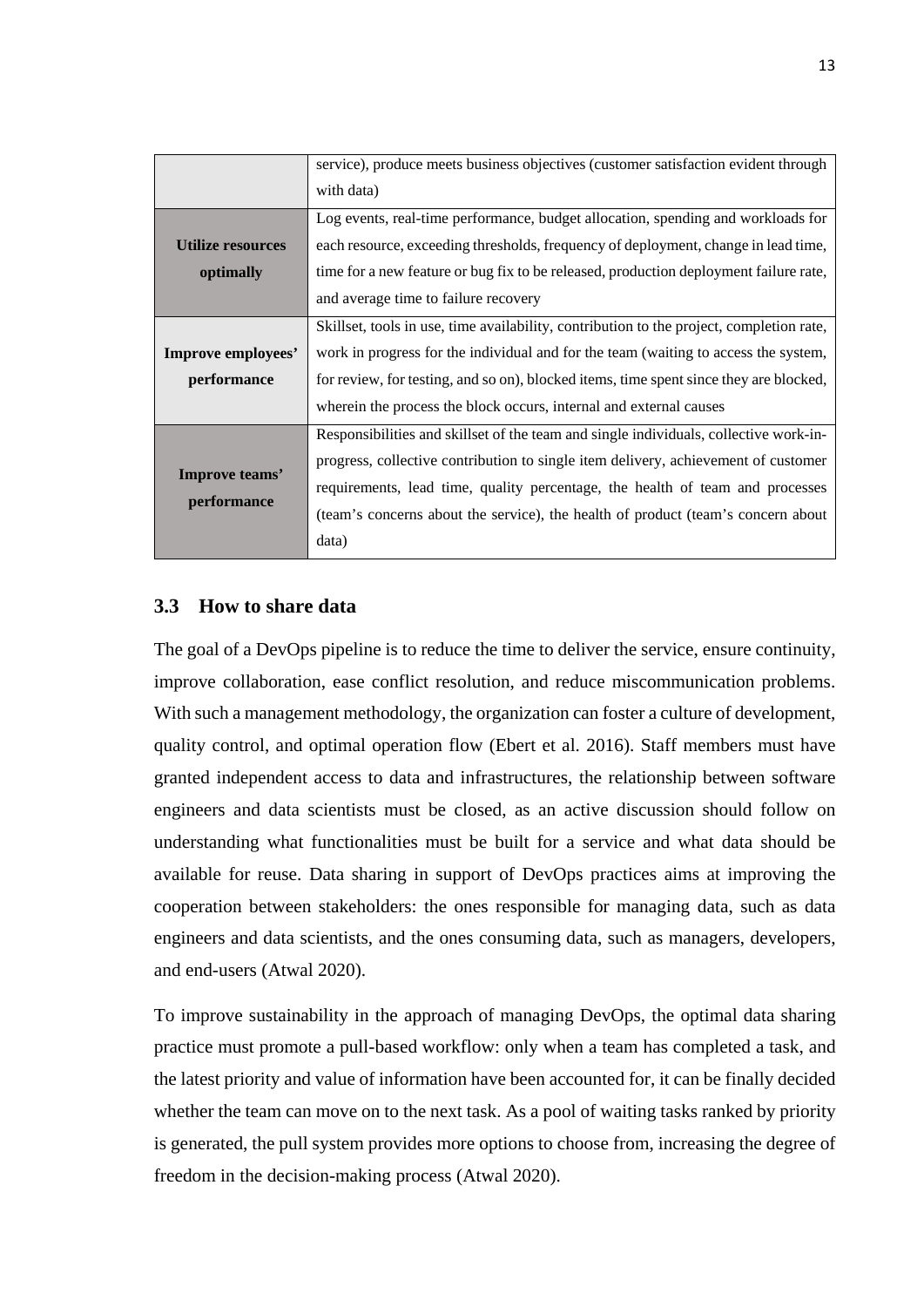The process of data sharing generates data analytics and reports. This might include producing tables and reports about historical events, describing what has happened and displaying it on a dashboard, and using a tracking system supported by meaningful Key Performance Indicators. Data mining and visualization techniques can help at finding patterns and relationships between data and describe the roots of certain events. Experiments could be carried out so that predictive models and statistics could identify customers' behaviour and actions. Finally, with process automation, it could be possible to recommend solutions, minimize negative impact, and support decision-making (Atwal 2020).

A dashboard helps stakeholders to access reports, as they can use metrics as filters to select reports considering KPIs, tags, or target data, and gain better visualization of what happens throughout the pipeline. This tool helps with planning and decision-making. Through the user interface, company goals can be easily evaluated, and processes to improve are quickly identified (Sahid et al. 2017).

Automation and virtualization tools ensure the achievement of quality standards in the shortest time possible and make sure that developers work in a consistent environment (Ebert et al. 2016). For these purposes, cloud systems would be the best environments where to perform data analytics, as these ensure the development of centralized platforms for DataOps and provide flexibility and ease when designing architecture and processes that are based on heterogeneous data and multiple use cases (Atwal 2020).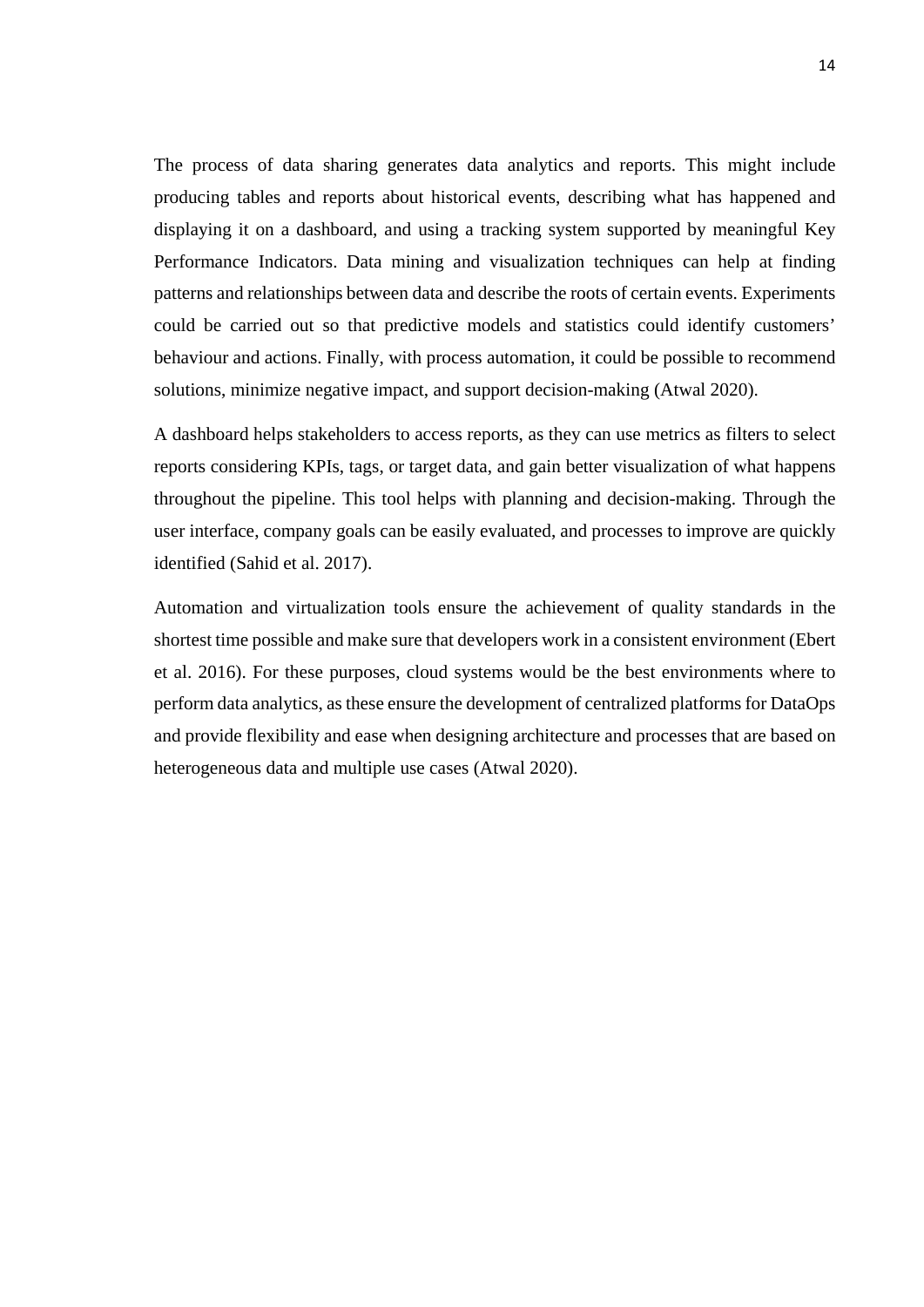# <span id="page-17-0"></span>**4 Analysis - Optimizing DevOps**

Software development can turn into an unmanageable mess due to relationships between the client and the development team. Multiple factors may affect the success of a project. One of these factors is communication. Successful software development processes require communication between client and development team as often these projects are under strict timelines and budgets. Limited resources require efficiency, otherwise, there could be significant delays or risk of going over budget. What causes even more problems is often the client's misunderstood role in the process. Lack of communication might result in a client not understanding the software under development or lead to weird or even impossible requirements. DevOps has the goal of improving relationships by setting out processes and tools that should enable streamlined methods of communication.

Workers are often stressed by strict schedules and overtime. Software development companies should strive for balance in their working life to prevent excessive stress for the employees. Bad management of employees leads to reduced communication with customers and therefore could directly affect the success of the project. There should be a compromise where the workplace has balance but not without sacrificing customer relationships. Therefore, a balance must be found where customer relationship nor employee wellbeing is being sacrificed. DevOps provides a set of tools for each aspect of software development. These tools can be utilized to bring more value to the customer or improve current development processes. Data provided by these tools should be utilized to improve business practices. As companies are often limited in their time and resources there should be prioritization in their adoption of DevOps. Therefore, in this research, we set out to explore how DevOps data could be used to improve businesses and have taken these restrictions into account by prioritizing the data that we display. Our goal is to build a dashboard that would quickly show the status of the software based on the metrics we have chosen.

DevOps plays a supporting role in software development. To create value for developers we must consider what aspects are the most important for them to do their job as well as possible. Software development teams need to be able to track metrics instantly. In case something happens, the DevOps team needs to respond as fast as possible. The Dashboard enables development teams to monitor their product and respond in real-time. There is inherent value in seeing the instant state of the software through a dashboard. DevOps dashboard is a reporting tool that aggregates metrics from multiple tools to create simple interface that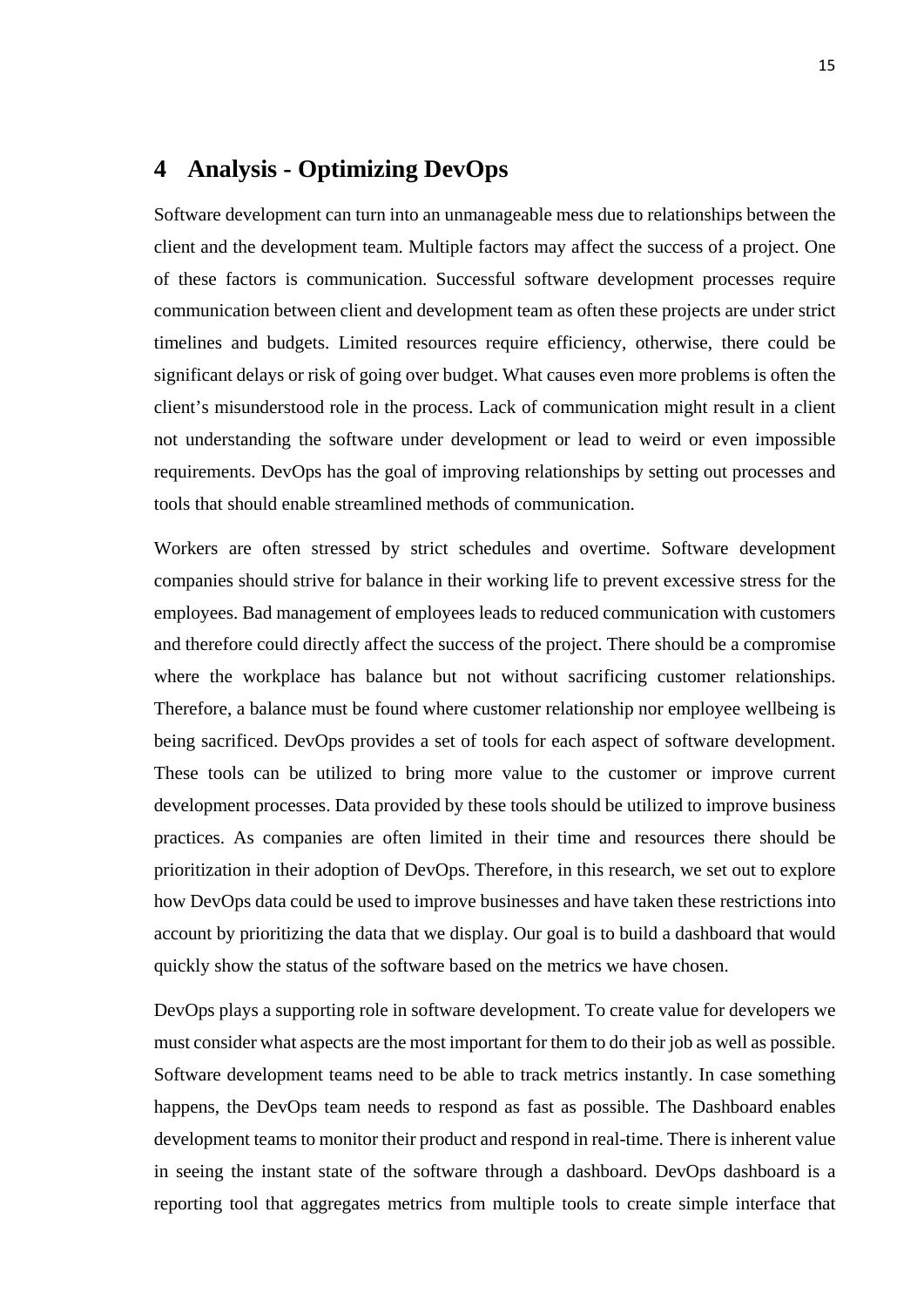development team can use to monitor their product. This way DevOps dashboard enables developers to track down time or any sort of service disruption through this dashboard and therefore improving the efficiency as developers can respond in real-time. Displayed data could include things such as up and downtimes, response times, load times, errors, development work items, etc. Each metric's importance to the company varies case by case therefore our prioritization doesn't necessarily apply to all companies. In this research, our dashboard will be an example of how this sort of data tool looks like and how it could be used by companies to improve their businesses. We will also provide a prioritization matrix as a tool to conduct this data prioritization work.

A prioritization matrix is formed out of information that was discovered in the literature about DevOps. The gathered information covers all the most important stages of software development. To use this prioritization matrix, the company must define its priorities and come up with its assessment criteria. Within the context of this research, we were guided by EfiCode about what they think the most important aspects of DevOps are, and based on that interview this prioritization matrix was drawn.

|                                                 |                       |                     | $\overline{2}$ | 3            | $\Delta$             | 5           | 6                    |                      | 8              |
|-------------------------------------------------|-----------------------|---------------------|----------------|--------------|----------------------|-------------|----------------------|----------------------|----------------|
|                                                 |                       | <b>Alternatives</b> |                |              |                      |             |                      |                      |                |
| <b>Assessment</b><br>criteria                   | Weight                | Plan                | Code           | <b>Build</b> | <b>Test</b>          | Release     | <b>Deploy</b>        | Operate              | <b>Monitor</b> |
| Requires dialogue<br>with customers             | 3                     | 5                   | $\mathbf 0$    | 0            | 5                    | 4           | $\overline{2}$       | 5                    | 5              |
| Complex process<br>for management<br>to monitor | $\mathbf{1}$          | 4                   | 1              | 1            | 5                    | 4           | 3                    | 4                    | 3              |
| Conflicts arise<br>due to mis-<br>communication | 3                     | 5                   | 1              | 4            | 3                    | $\mathbf 0$ | 0                    | $\overline{2}$       | 3              |
| Generates a<br>considerable<br>amount of data   | $\overline{2}$        | 4                   | 5              | 5            | 5                    | 3           | 5                    | 5                    | 5              |
|                                                 |                       |                     |                |              |                      |             |                      |                      |                |
|                                                 | <b>Totals</b><br>Rank | 42<br>1             | 14<br>8        | 23<br>5      | 39<br>$\overline{2}$ | 22<br>6     | 19<br>$\overline{7}$ | 35<br>$\overline{4}$ | 37<br>3        |

### **Table 3.** Prioritization matrix

Based on the matrix above, we can conclude that the most important stages are the planning, testing, and monitoring phases. This means that the data we display in the dashboard should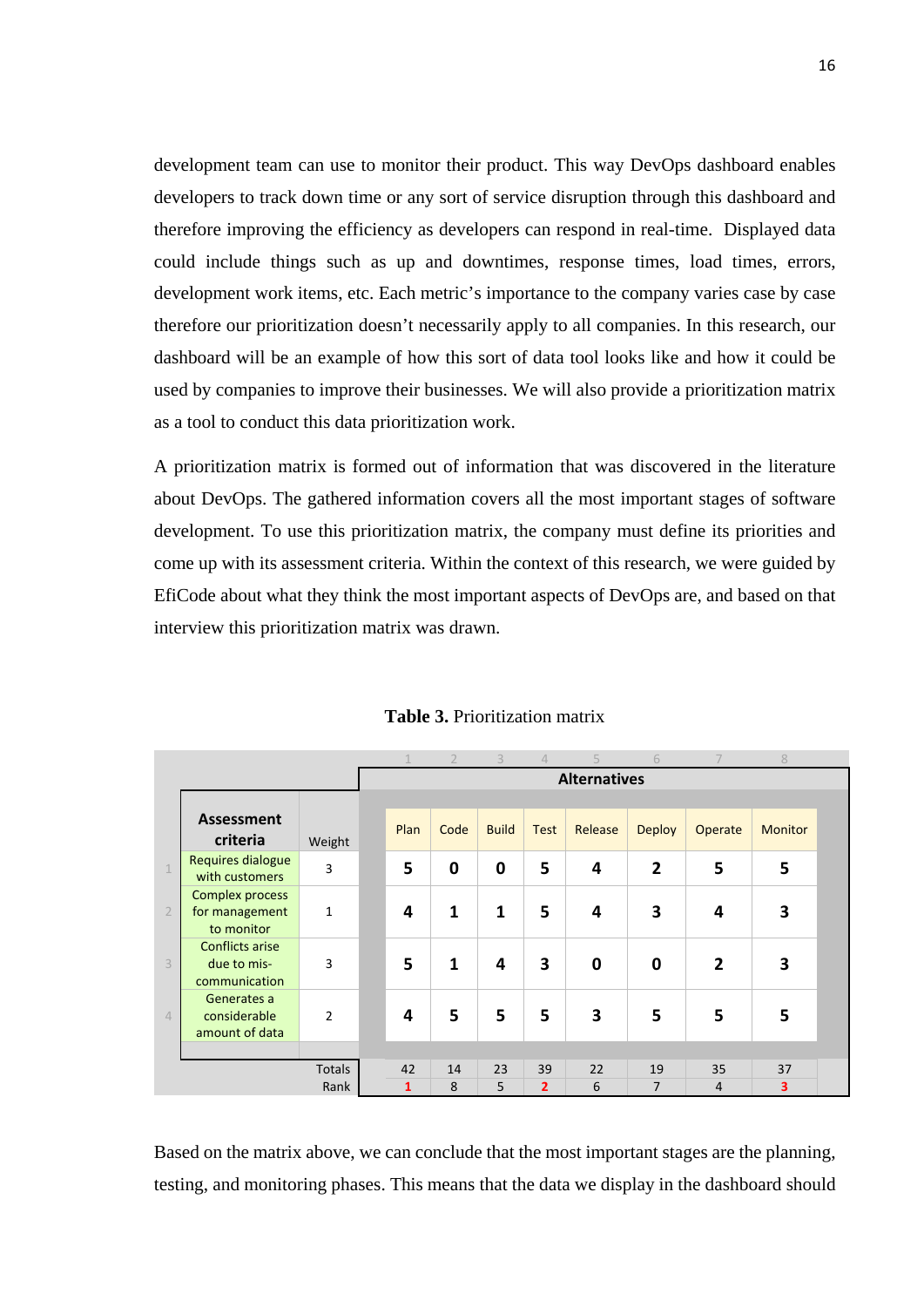reflect these stages shown in the prioritization matrix. Each stage will house its data metrics. Examples of what data are associated with each DevOps stage are listed below:

- Plan: design of the software, user requirements and documentation, information about the project environment such as user stories, tasks, events, backlog, and statistics.
- Code: all information generated from coding, version upgrades, old and new prototypes, lines of scripts, differences in versions, and other parameters.
- Build: information generated from the development stage, such as lists of files executed, packages, logs, and measures that include successes, alerts, errors in compilation, failures, and so forth.
- Test: test automation algorithms, logs with data about failed and passed tests, results, quality reports, and other documentation written throughout the software development.
- Release: information about new product launches, for instance, features, version, files, packages, logs, and metrics.
- Deploy: information about successes, failures, errors, and warnings stored in files, scripts, and logs.
- Operate: data generated from physical and virtual servers that informs how software, tools, and systems operate.
- Monitor: information extracted from users' feedback and monitoring tools that provide data such as logs and statistics (Capizzi et al. 2020).

Based on the matrix, the most important phases concerning collected data can be identified. In the case of EfiCode, these include the planning phase, the testing phase, and the monitoring phase, respectively. The planning phase is all about project management. Data that is utilized should be related to how and what the development team is working on. Good metrics include things such as development velocity or sprint capacity estimations. The testing phase is about validating and verifying software under development. Data related to testing often includes things such as unit test pass rates, integration test results, and logs about failing aspects of the software. The monitoring phase can be seen as the phase that enables planning. Often, released software runs into defects and users tend to give feedback on how the software could be improved. This way project gains list of things to work on and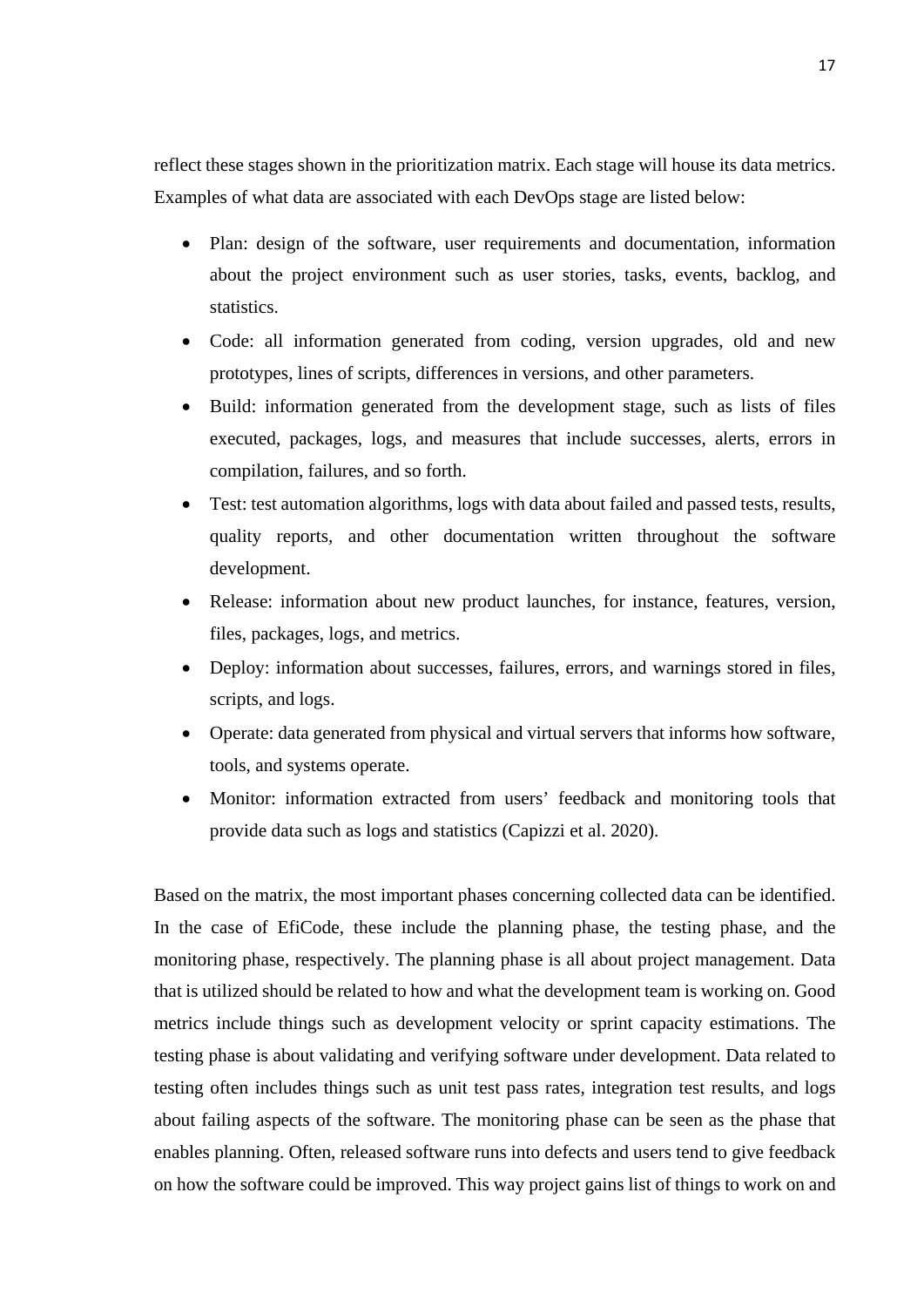these issues can be prioritized in the planning phase. In the monitoring phase software is carefully examined for these defects and improvements.

To visualize the above-mentioned points as an example a mock-up data set was created in MS Excel focusing on the planning, testing, and monitoring phases as identified in Table 3. The data set was extracted to Power BI. Here the data relationships were modeled, and data cleaned using Power Query. New measures were also created in Power Query where needed. Then data is then visualized with the help of various cards, graphs, pictures, and charts into the Planning, Testing, and Monitoring dashboards, respectively.



**Figure 3**. Planning dashboard with mock-up data in Power BI

The planning information is displayed in the Figure 3 dashboard such as planned sprints, design iterations for software, and the OK and NOK requirements. Furthermore, the different distributions of user stories, tasks, events, and product backlog by sprint and priority are displayed.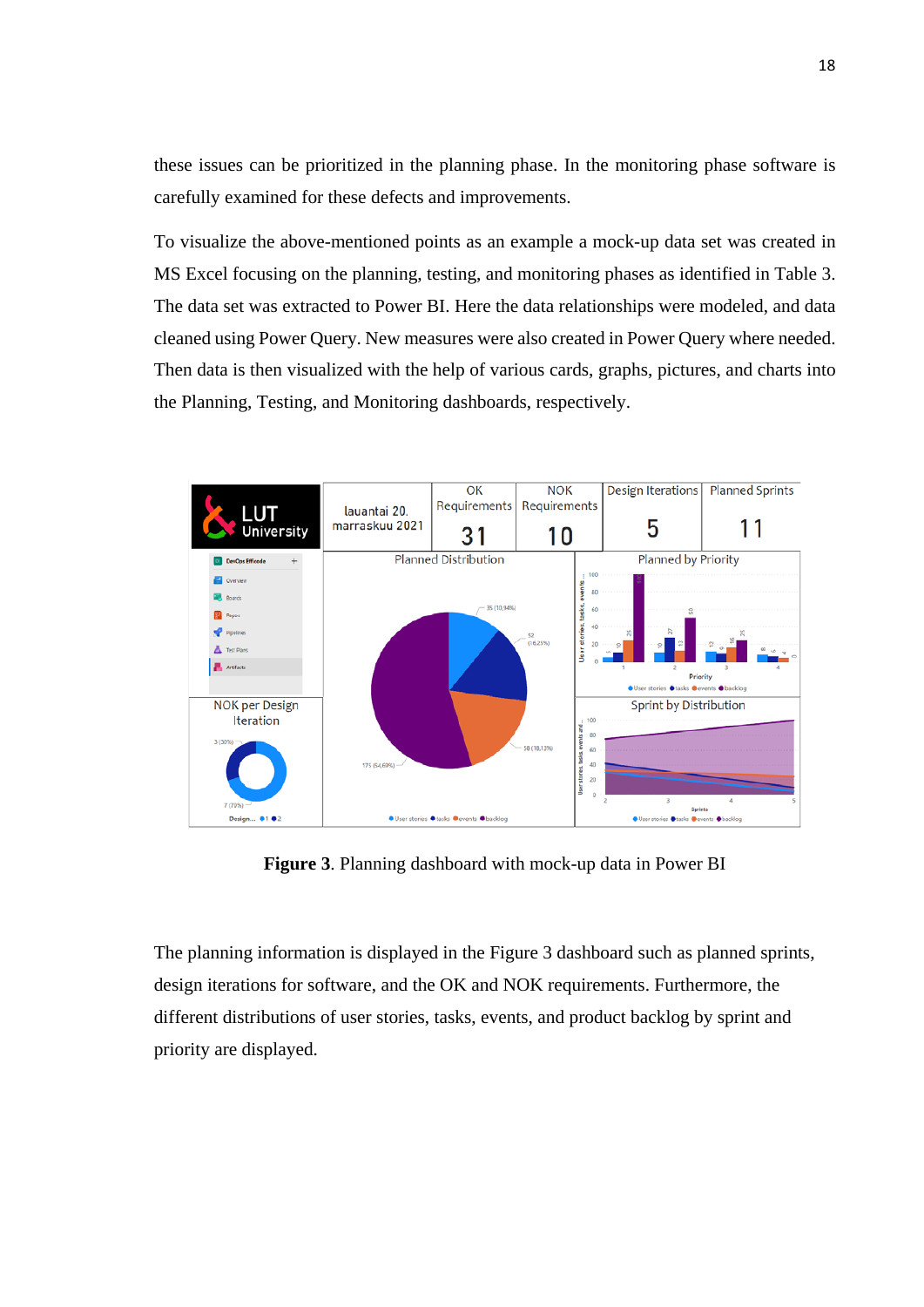

**Figure 4**. Testing dashboard with mock-up data in Power BI

The testing information displayed in Figure 4, indicates information such as the number of tests not run, the test fails, bugs found and the pass rate in percentage for the tests conducted. Also, a trend graph displays the trend for test results and pass rate over a certain period. A donut chart visualizes the percentages of tests that fail, pass, and do not run as a whole.



**Figure 5**. Monitoring dashboard with mock-up data in Power BI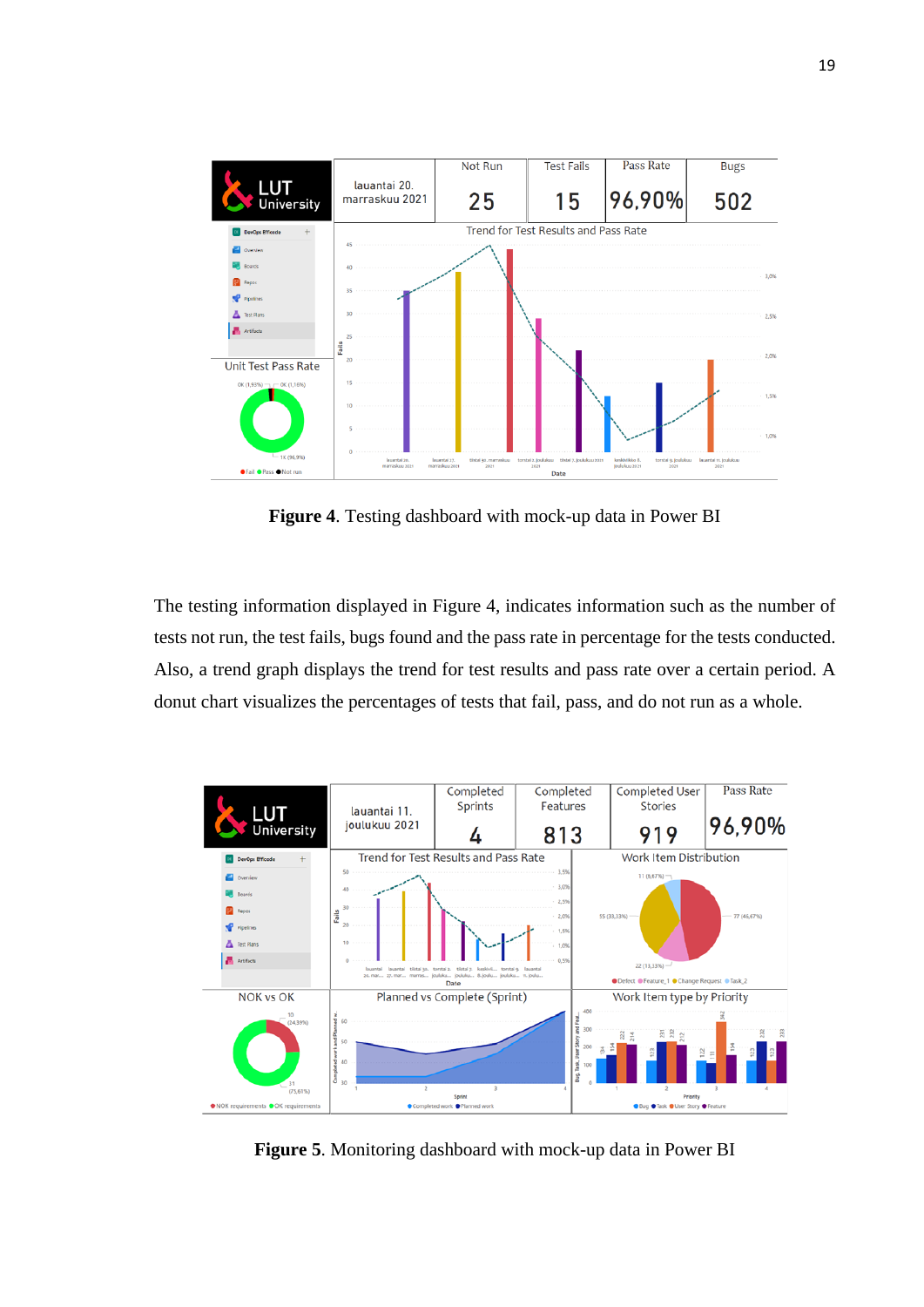The monitoring dashboard in Figure 5, an overview of DevOps status in an ongoing software development phase is displayed by the mock-up data. Here, completed sprints, features, user stories, pass rate, test results trends, NOK vs OK requirements, and various other statistics are visualized.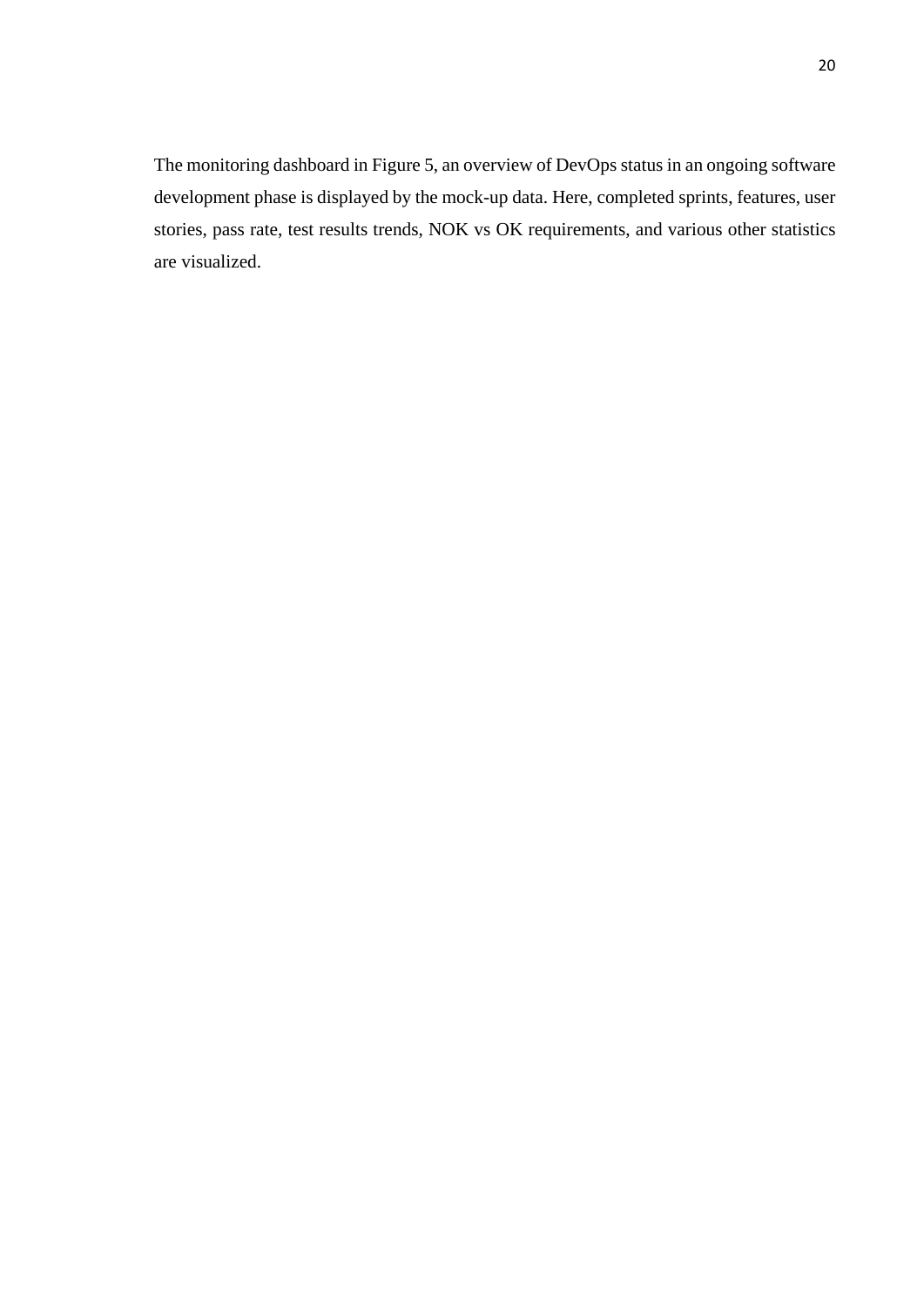# <span id="page-23-0"></span>**5 Conclusion**

DevOps is becoming a more and more important aspect in the continuous deployment paradigm in both practical and academic areas. However, DevOps brings besides many opportunities also challenges that need to be considered when implemented. DevOps practices impact processes, products and services, organizational structures, associated technologies, and business practices and opportunities. Furthermore, the changes can result in organizational and business stresses. Consequently, adopting DevOps is not easy for companies. It may require that the organization introduces the process, personnel, and technological changes and innovations. Furthermore, to have a successful DevOps adoption it should be customized to the organization. Therefore, this paper identifies the main important aspects for successful DevOps in an organization.

Firstly, we identified the concept of DevOps and DataOps. For successful product development, the process of data analytics must be integrated within the organization. Thus, for managers and developers, it must be paramount to approach the business holistically. Consequently, to guarantee the efficiency of data pipelines as to ensure supply of data within multiple business units. The final goal of DevOps is to use automation to discover, access, clean, and store data. For this reason, data must be scalable and have a certain degree of accuracy.

For DevOps to work effectively and give the results, multiple challenges must be addressed. Because of the high amount of data and limited resources of companies, prioritization must be made about which data is most important. This can be done by using the conceptual framework discussed in the paper. Companies need to identify which data can bring the most value to their organization. To assist with this challenge, a prioritization matrix is established. The prioritization matrix is a tool for organizations to identify which data collection and transformation they need to prioritize to optimize DevOps within their organization. Based on the matrix, the most important phases of collected data can be identified. In the case of EfiCode, these include the planning phase, the testing phase, and the monitoring phase respectively.

It is important to note that there are also some limitations that should be considered. This paper touches the surface of the implementation and adoption process of DevOps. There are many other elements to consider when adopting DevOps, such as the culture, or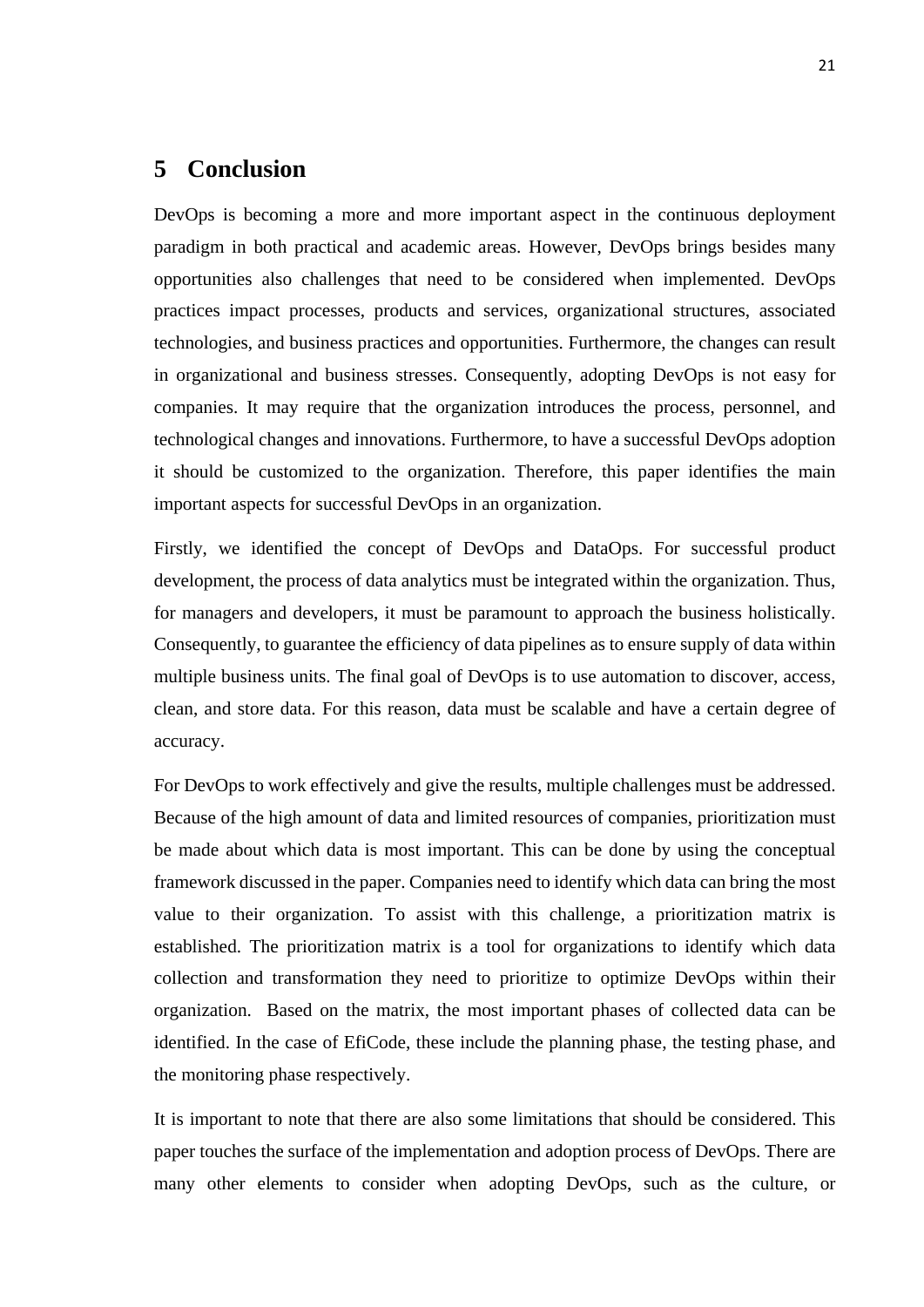management. However, in case of needing more information about DataOps and which data is required for optimization of DevOps, this paper provides a clear overview and suitable guidelines.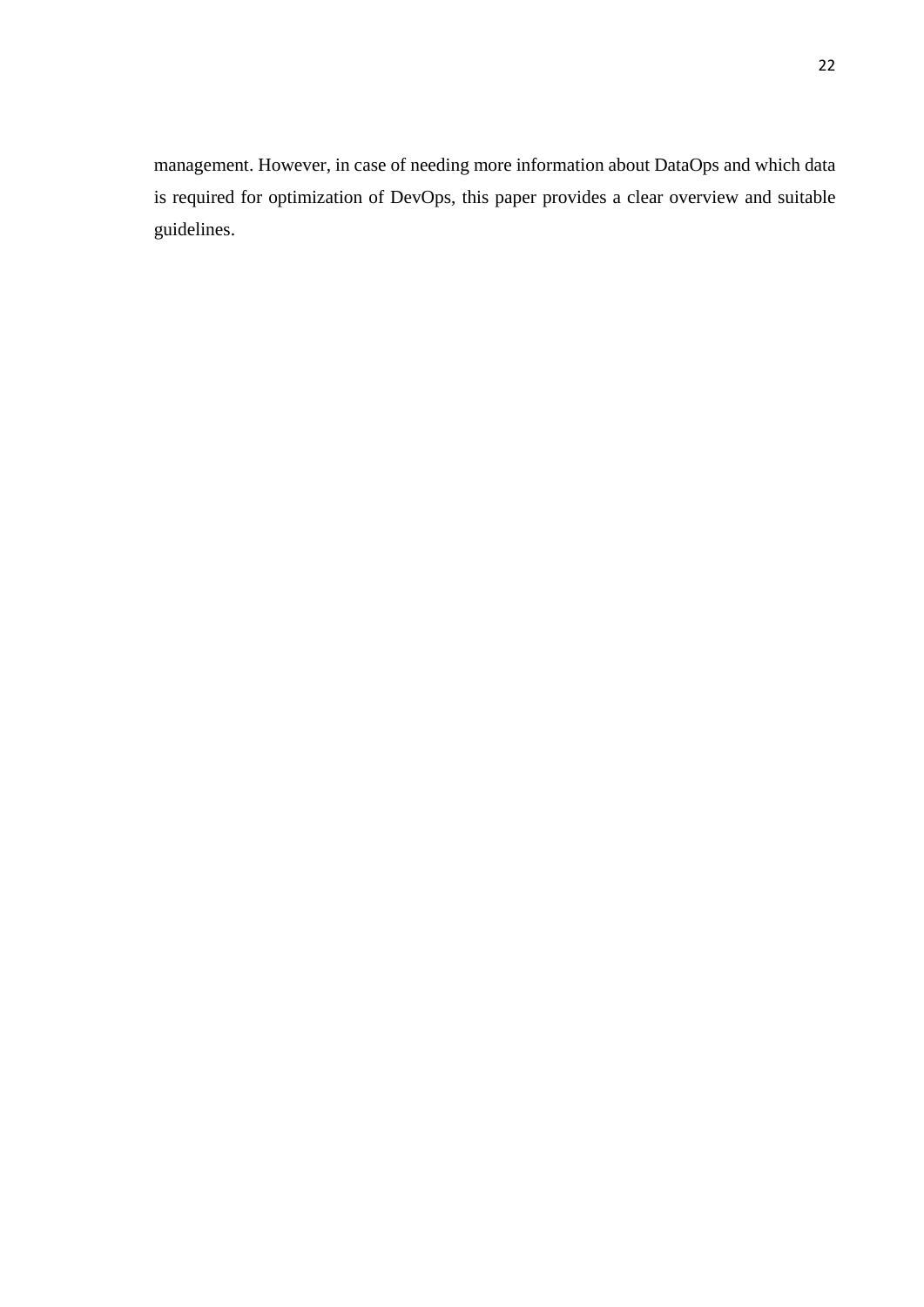## **References**

AltexSoft. (2019). Legacy System Modernization: How to Transform the Enterprise for Digital Future. [online] Available at: https://www.altexsoft.com/whitepapers/legacysystem-modernization-how-to-transform-the-enterprise-for-digital-future/ [Accessed 23 Dec. 2021].

Atlassian (n.d.). History of DevOps. [online] Atlassian. Available at: https://www.atlassian.com/devops/what-is-devops/history-of-devops.

Atwal, H. (2020). Practical DataOps: Delivering Agile Data Science at Scale. Apress, Berkeley, CA.

Banica, L. Radulescu, M., Rosca, D. & Hagiu, A. (2017). Is DevOps another Project Management Methodology? Informatica Economică. 21(3).

Bass, L., Weber, I., & Zhu, L., (2015). DevOps: A Software Architect's Perspective, Addison-Wesley Professional.

Capizzi, A., DiStefano, S. & Mazzara, M. (2020). From DevOps to DevDataOps: Data Management in DevOps Processes. In book: Software Engineering Aspects of Continuous Development and New Paradigms of Software Production and Deployment. pp.52-62.

Claps, G.G., Berntsson Svensson, R., Aurum, A. (2015). On the Journey to Continuous Deployment: Technical and Social Challenges Along the Way. Information and Software Technology 57, 21–31.

Ebert, C., Gallardo, G., Hernantes, J. & Serrano, N. (2016). DevOps. Software Technology. IEEE Computer Society 33(3), pp. 94-100.

Happonen, A., Siljander, V. (2020), Gainsharing in logistics outsourcing: trust leads to success in the digital era, International Journal of Collaborative Enterprise, Vol. 6, No. 2, pp. 150-175.

Leite, L., Rocha, C., Kon, F., Milojicic, D. and Meirelles, P. (2020). A Survey of DevOps Concepts and Challenges. ACM Computing Surveys, 52(6), pp.1–35.

Lwakatare, L. E. (2017). DevOps adoption and implementation in software development practice. Concept, practices, benefits and challenges. Ph. D. dissertation.